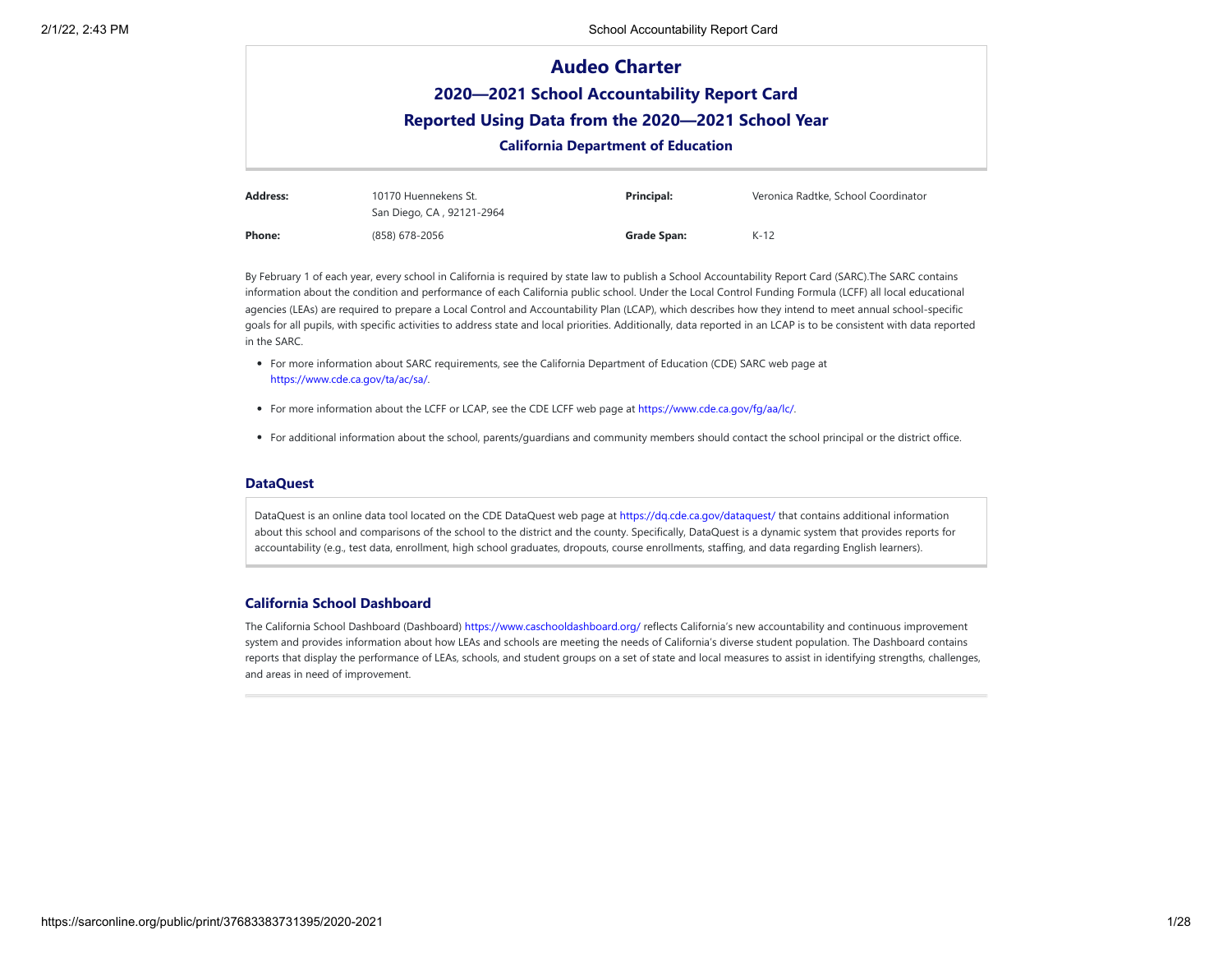## **About This School**

#### **Veronica Radtke, School Coordinator**

Principal, Audeo Charter

#### **About Our School**

Audeo Charter School (Audeo) is an innovative, role model public school that dares to make a significant difference in the lives of students in grades K through 12. Offering an option to traditional schools, Audeo has innovated a different way of managing educational systems, both in instruction and operations. We serve as a role model because of five factors:

**• We transform the lives of students who are "at risk" in the educational system – taking many from failure to college bound.**

- **We run Audeo with strategic initiatives, action plans and the ability to set and measure results.**
- **We are innovative, responsive and agile.**
- **We hold teachers accountable for students' learning and success.**
- **We are a successful prototype for educational reform.**

This futuristic public school is designed for students in grades K-12 who seek an alternative to the traditional approach to education. Independent study is the primary method of instruction, along with online courses, home school option, guest speakers, tutoring, and field trips to provide skills development and enrichment in the core curriculum.

Students can enroll in Audeo Charter School with parent request any day throughout the year. Student options include returning to comprehensive schools, earning a High School diploma, passing the California High School Proficiency Exam (CHSPE), passing the GED, or passing the High School Equivalency Test (HiSET). Each student receives a Pathways Personalized Education Plan supported through an extensive group of partnerships and alliances which provide services such as job development, pre-employment training, health maintenance, case-management, social and personal services and tutoring.

**Please Note: Audeo Charter School is a DASS school (Dashboard Alternative School Status) which uses modified methods of measurement for indicators that are aligned with the evaluation rubrics of the Local Control Funding Formula (LCFF) to evaluate the success or progress of schools that serve high-risk students. To be eligible for DASS, schools must have an unduplicated count of at least 70 percent of the school's total enrollment comprised of high risk student groups including: Expelled, Suspended, Wards of the Court, Pregnant and/or Parenting, Recovered Dropouts, Habitually Truant, Retained more than once in kindergarten through grade eight, students who are credit deficient, students with a gap in enrollment, students with a high level of transiency, Foster Youth, and Homeless Youth. As an alternative option, students enroll with Audeo to address credit deficiencies before returning to a traditional school or may choose to complete the GED or HiSET, which are not factored into the four-year cohort graduation rate.**

#### **Contact**

Audeo Charter 10170 Huennekens St. San Diego, CA 92121-2964

Phone: (858) [678-2056](tel:(858) 678-2056) Email: [info@audeocharterschool.net](mailto:info@audeocharterschool.net)

## **Contact Information (School Year 2021—2022)**

### **District Contact Information (School Year 2021—2022) District Name** San Diego Unified

| <b>PRINCIPALITY</b>  | <b>JULI DICYO OTIHICU</b> |
|----------------------|---------------------------|
| <b>Phone Number</b>  | (619) 725-8000            |
| Superintendent       | Jackson, Lamont           |
| <b>Email Address</b> | ljackson@sandi.net        |

# **School Contact Information (School Year 2021—2022) School Name Audeo Charter Street** 10170 Huennekens St. City, State, Zip<br>
San Diego, CA, 92121-2964 **Phone Number** (858) 678-2056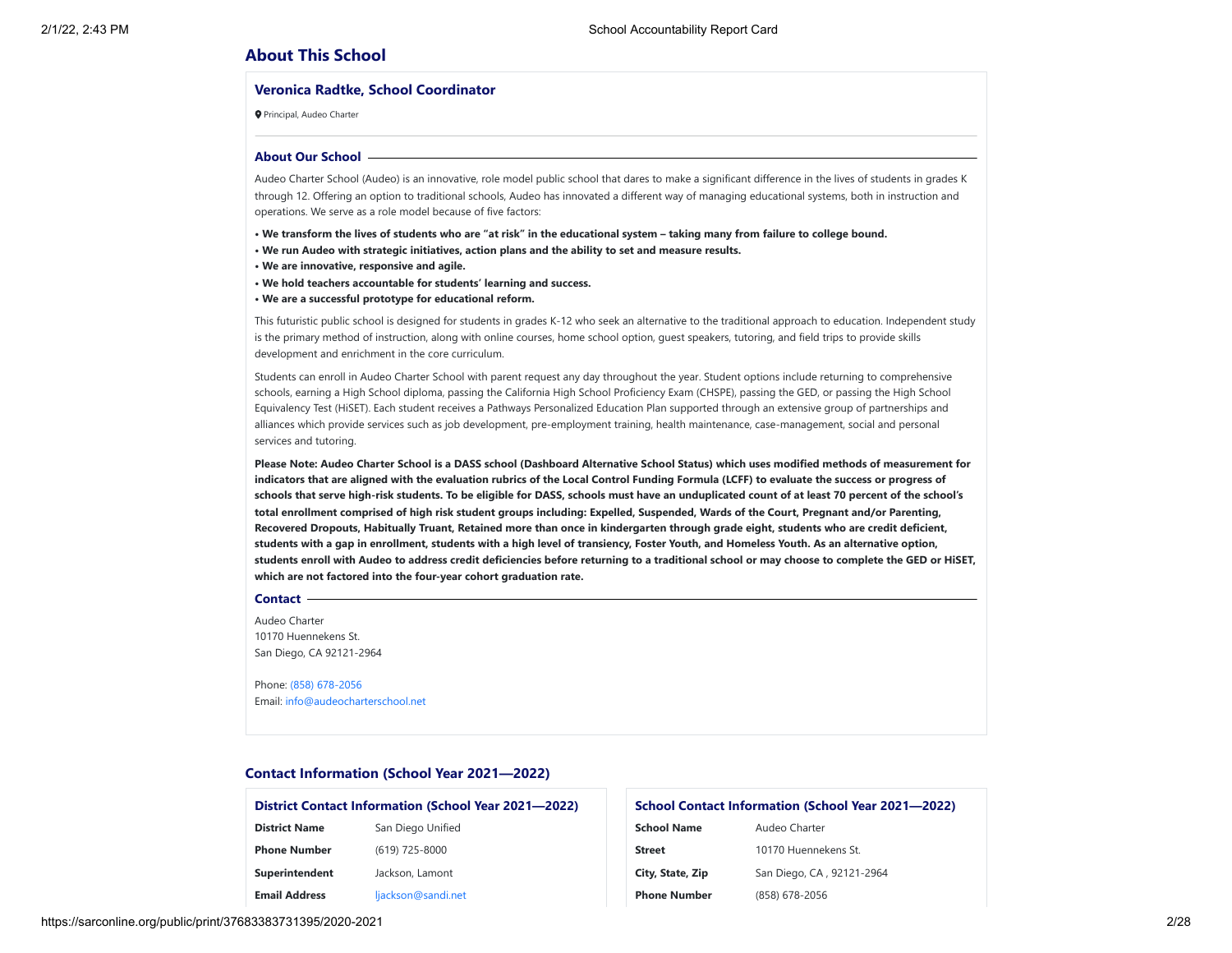## **Website** www.sandi.net **Principal** Veronica Radtke, School Coordinator **Email Address** [info@audeocharterschool.net](mailto:info@audeocharterschool.net) **Website** http://www.audeocharterschool.net **County-District-School (CDS) Code** 37683383731395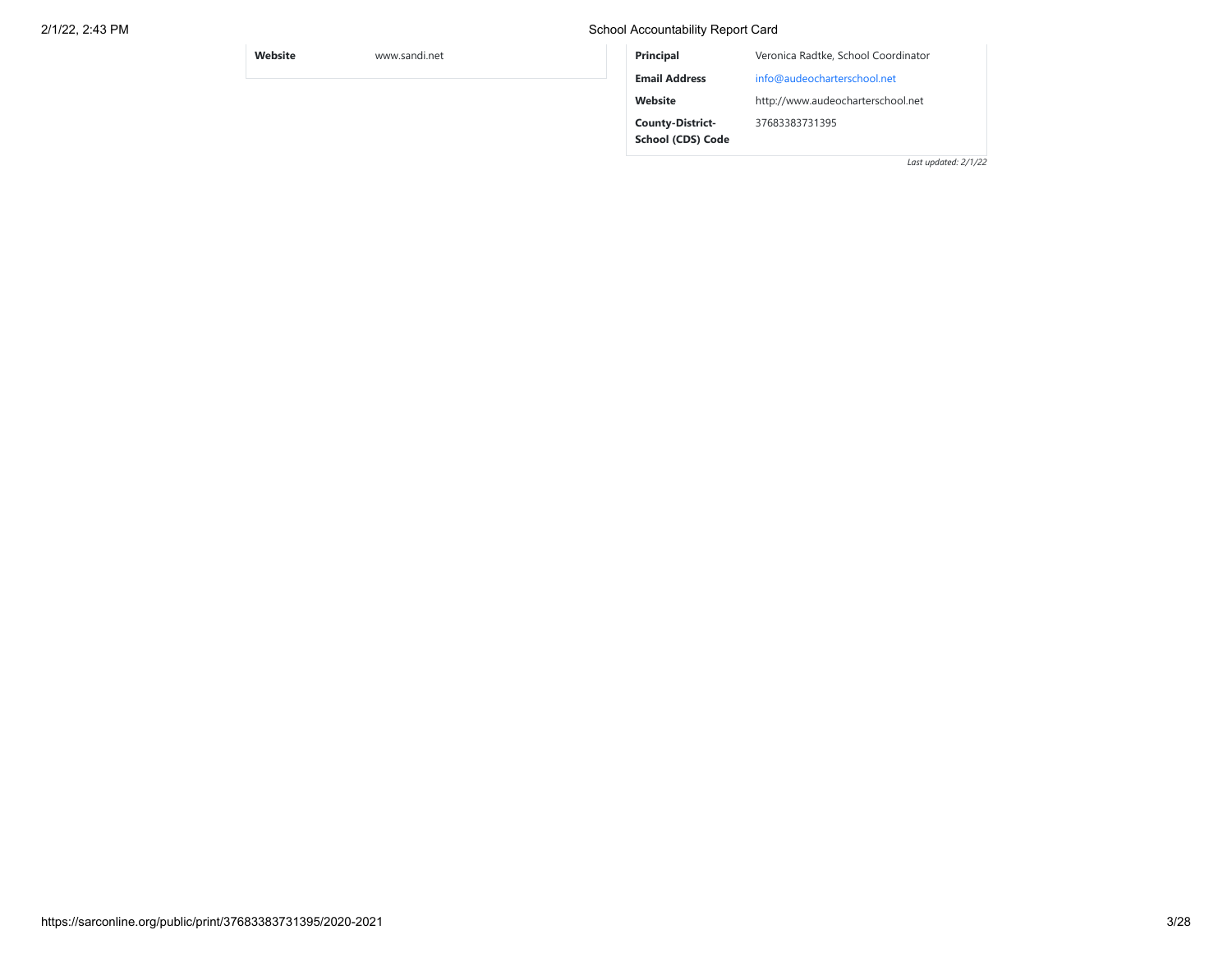#### **School Description and Mission Statement (School Year 2021—2022)**

#### **The Vision**

The educational community known as Audeo Charter School is committed to the development of a personalized instructional program that demonstrates positive outcomes for each student. Audeo Charter School is dedicated to the creation of instructional, service, organizational, and governance models that can serve as prototypes for educational reform. Audeo Charter School is committed to collaborative efforts to improve the quality of life for students, their families, and the community it serves.

#### **The Mission**

Audeo Charter School will implement personalized educational programs to facilitate student achievement. These educational programs will demonstrate that standards-based educational reform can provide a prototype for changing the way teachers teach and students learn in the future.

#### **Basic Values**

• Kids come first.

• Education at Audeo is personalized, individualized, and high quality.

• Audeo is made up of a community of highly professional people. These committed individuals are independent, self-motivated, high-energy people who speak for themselves. They work to create a positive, challenging environment that is centered on teaching and learning.

• Audeo uses business principles in managing the school.

• Audeo is committed to the creation of educational reform models centered on how effective educational organizations run, how teachers teach, and students learn.

• Audeo employees are accountable for their work.

• People-centered teams focus on supporting quality teaching and learning. Performance is measured on a variety of indicators that include productivity, credit ratio, auditability, quality, performance, and commitment to the vision of Audeo.

• Audeo is committed to the improvement of the quality of life for students, their families, and the community it serves.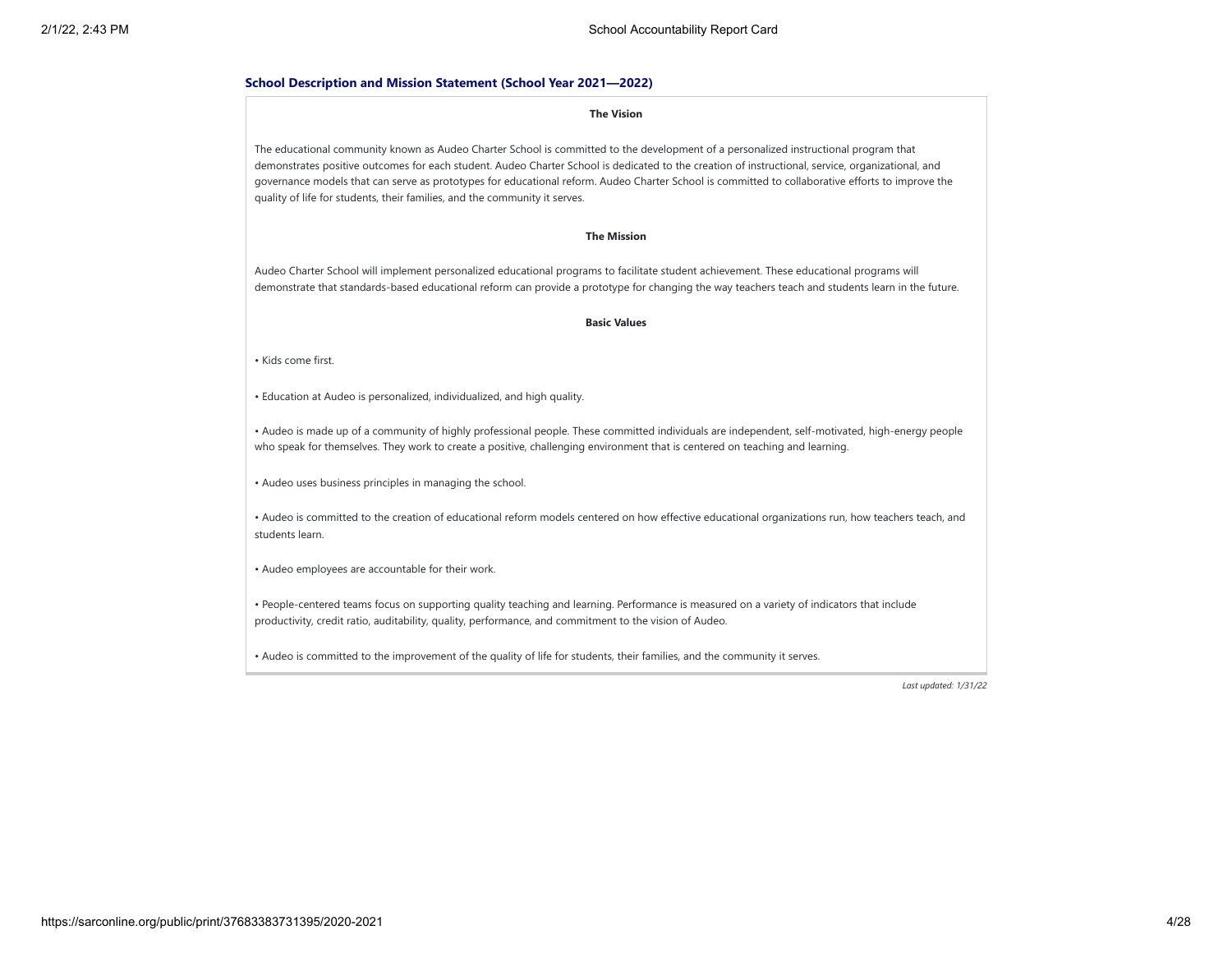## **Student Enrollment by Grade Level (School Year 2020—2021)**

| <b>Grade Level</b>      | <b>Number of Students</b> |
|-------------------------|---------------------------|
| Grade 1                 | 35                        |
| Grade 2                 | 26                        |
| Grade 3                 | 19                        |
| Grade 4                 | 35                        |
| Grade 5                 | 24                        |
| Grade 6                 | 26                        |
| Grade 7                 | 38                        |
| Grade 8                 | 44                        |
| Grade 9                 | 165                       |
| Grade 10                | 154                       |
| Grade 11                | 98                        |
| Grade 12                | 53                        |
| Kindergarten            | 39                        |
| <b>Total Enrollment</b> | 756                       |



*Last updated: 1/31/22*

## **Student Enrollment by Student Group (School Year 2020—2021)**

| <b>Student Group</b>             | <b>Percent of Total Enrollment</b> |
|----------------------------------|------------------------------------|
| Female                           | 51.20%                             |
| Male                             | 48.70%                             |
| Non-Binary                       | 0.10%                              |
| American Indian or Alaska Native | 0.50%                              |
| Asian                            | 1.20%                              |
| Black or African American        | 7.40%                              |
| Filipino                         | 1.10%                              |
| Hispanic or Latino               | 48.40%                             |

| <b>Student Group (Other)</b>      | <b>Percent of Total Enrollment</b> |
|-----------------------------------|------------------------------------|
| <b>English Learners</b>           | 7.10%                              |
| Foster Youth                      | 0.30%                              |
| Homeless                          | 3.40%                              |
| Migrant                           | $0.00\%$                           |
| Socioeconomically Disavantaged    | 56.70%                             |
| <b>Students with Disabilities</b> | 19.00%                             |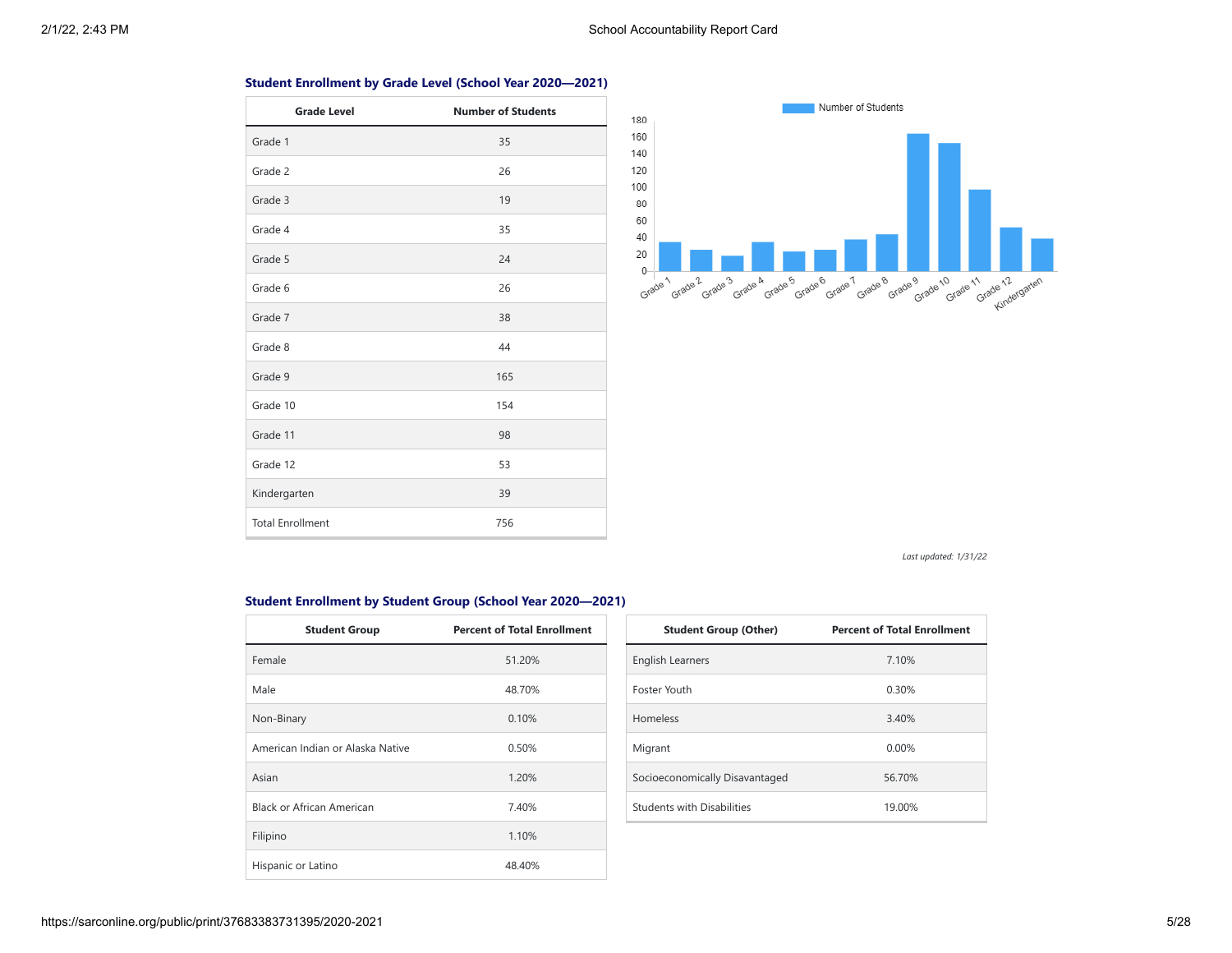| <b>Student Group</b>                | <b>Percent of Total Enrollment</b> |
|-------------------------------------|------------------------------------|
| Native Hawaiian or Pacific Islander | 0.10%                              |
| Two or More Races                   | 6.90%                              |
| White                               | 34 30%                             |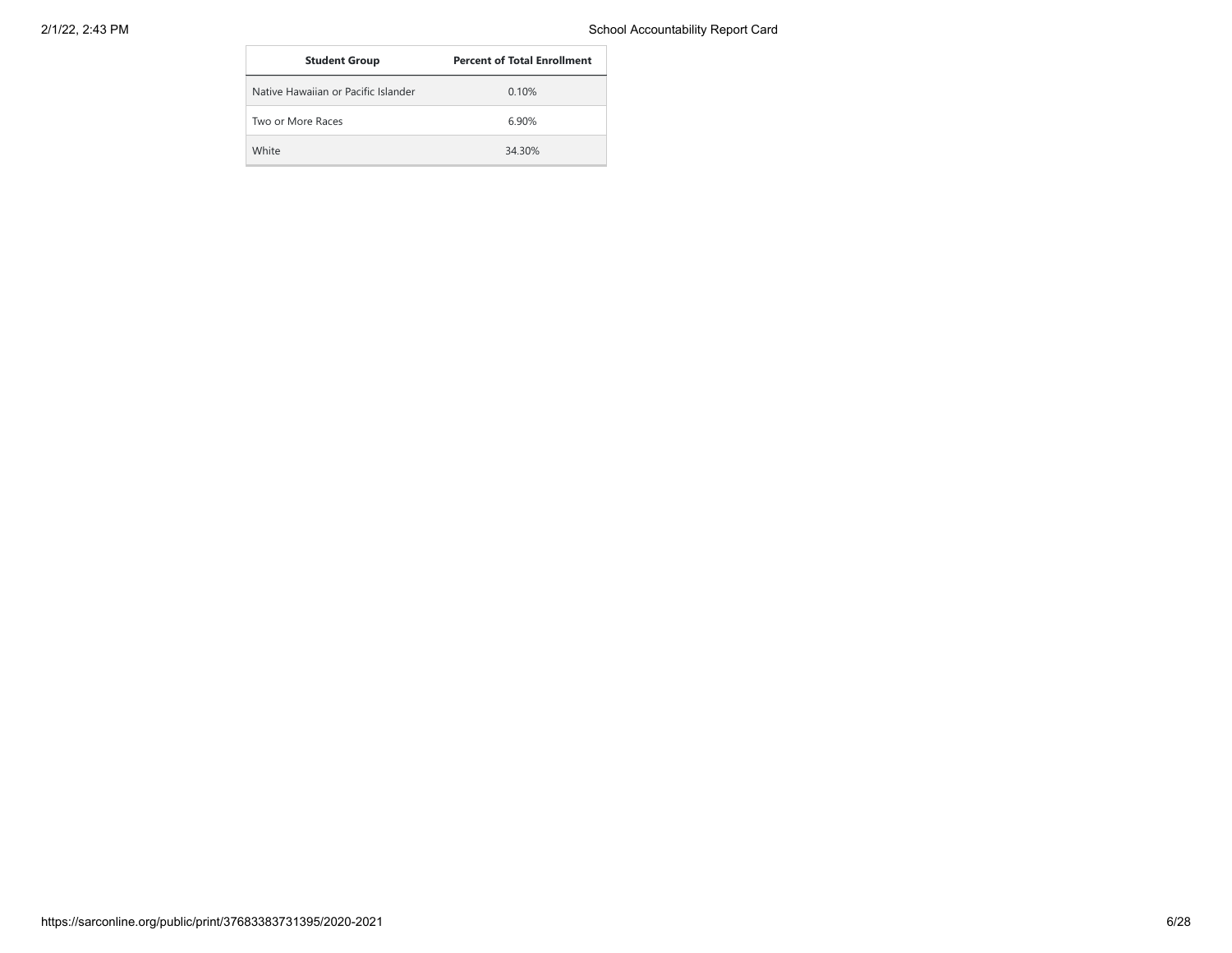# **A. Conditions of Learning**

## **State Priority: Basic**

The SARC provides the following information relevant to the State priority: Basic (Priority 1):

- Degree to which teachers are appropriately assigned and fully credentialed in the subject area and for the pupils they are teaching;
- Pupils have access to standards-aligned instructional materials; and
- School facilities are maintained in good repair

#### **Teacher Preparation and Placement (School Year 2020—2021)**

| <b>Authorization/Assignment</b>                                                                    | School<br><b>Number</b> | School<br>Percent | <b>District</b><br><b>Number</b> | <b>District</b><br>Percent | <b>State</b><br><b>Number</b> | <b>State</b><br>Percent |
|----------------------------------------------------------------------------------------------------|-------------------------|-------------------|----------------------------------|----------------------------|-------------------------------|-------------------------|
| Fully (Preliminary or Clear) Credentialed for Subject and Student<br>Placement (properly assigned) |                         |                   |                                  |                            |                               |                         |
| Intern Credential Holders Properly Assigned                                                        |                         |                   |                                  |                            |                               |                         |
| Teachers Without Credentials and Misassignments ("ineffective" under<br>ESSA)                      |                         |                   |                                  |                            |                               |                         |
| Credentialed Teachers Assigned Out-of-Field ("out-of-field" under<br>ESSA)                         |                         |                   |                                  |                            |                               |                         |
| Unknown                                                                                            |                         |                   |                                  |                            |                               |                         |
| <b>Total Teaching Positions</b>                                                                    |                         |                   |                                  |                            |                               |                         |

Note: The data in this table is based on Full Time Equivalent (FTE) status. One FTE equals one staff member working full time; one FTE could also represent two staff members who each work 50 percent of full time. Additionally, an assignment is defined as a position that an educator is assigned to based on setting, subject, and grade level. An authorization is defined as the services that an educator is authorized to provide to students.

*Last updated:*

#### **Teachers Without Credentials and Misassignments (School Year 2020—2021)**

| <b>Authorization/Assignment</b>                       | <b>Number</b> |
|-------------------------------------------------------|---------------|
| Permits and Waivers                                   |               |
| Misassignments                                        |               |
| <b>Vacant Positions</b>                               |               |
| Total Teachers Without Credentials and Misassignments |               |

*Last updated:*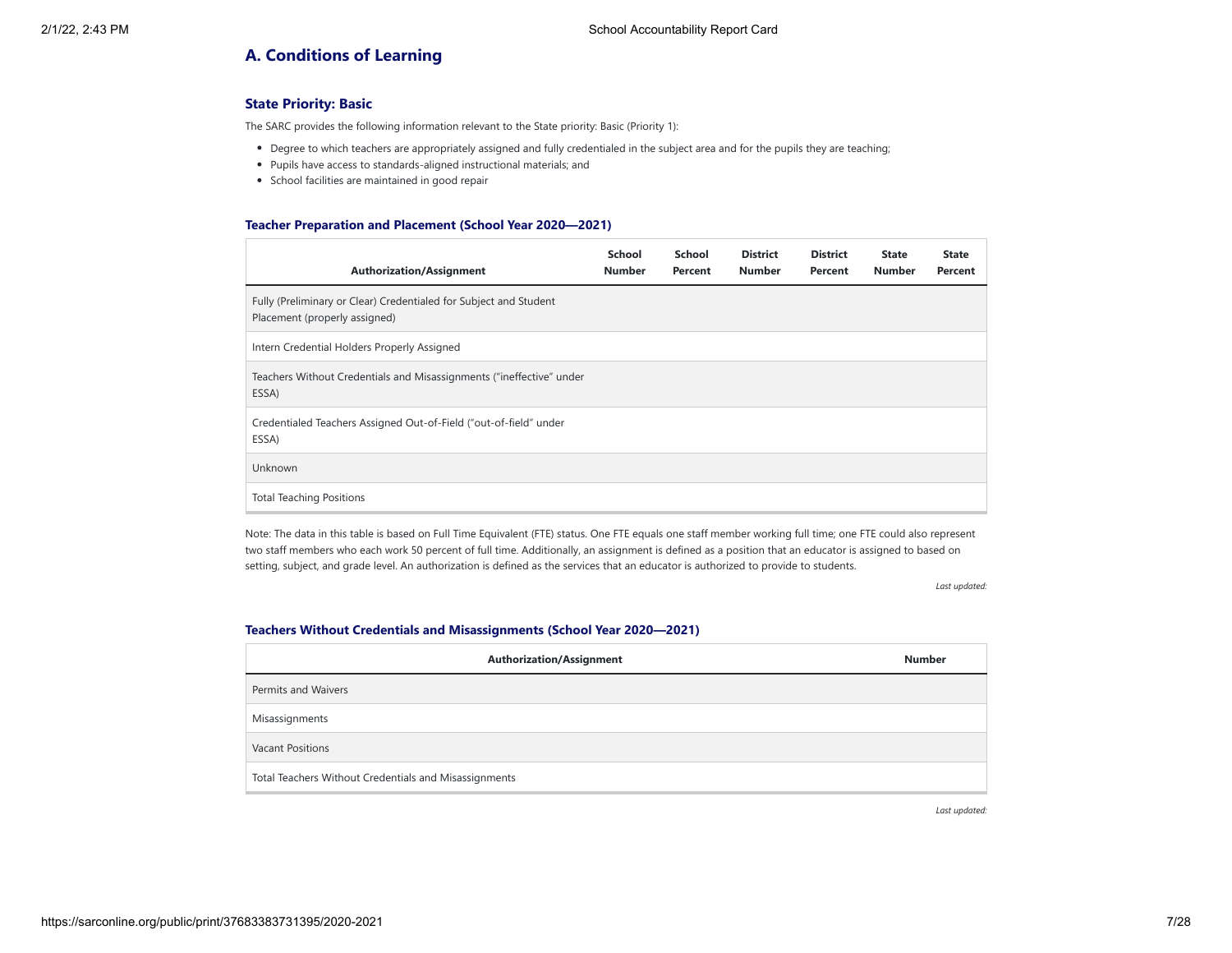## **Credentialed Teachers Assigned Out-of-Field (considered "out-of-field" under ESSA) (School Year 2020—2021)**

| Indicator                                              | <b>Number</b> |
|--------------------------------------------------------|---------------|
| Credentialed Teachers Authorized on a Permit or Waiver |               |
| Local Assignment Options                               |               |
| Total Out-of-Field Teachers                            |               |

*Last updated:*

## **Class Assignments (School Year 2020—2021)**

| Indicator                                                                                                                                        | Percent |
|--------------------------------------------------------------------------------------------------------------------------------------------------|---------|
| Misassignments for English Learners (a percentage of all the classes with English learners taught by teachers that are misassigned)              |         |
| No credential, permit or authorization to teach (a percentage of all the classes taught by teachers with no record of an authorization to teach) |         |

*Last updated:*

Note: For more information refer to the Updated Teacher Equity Definitions web page at https://www.cde.ca.gov/pd/ee/teacherequitydefinitions.asp.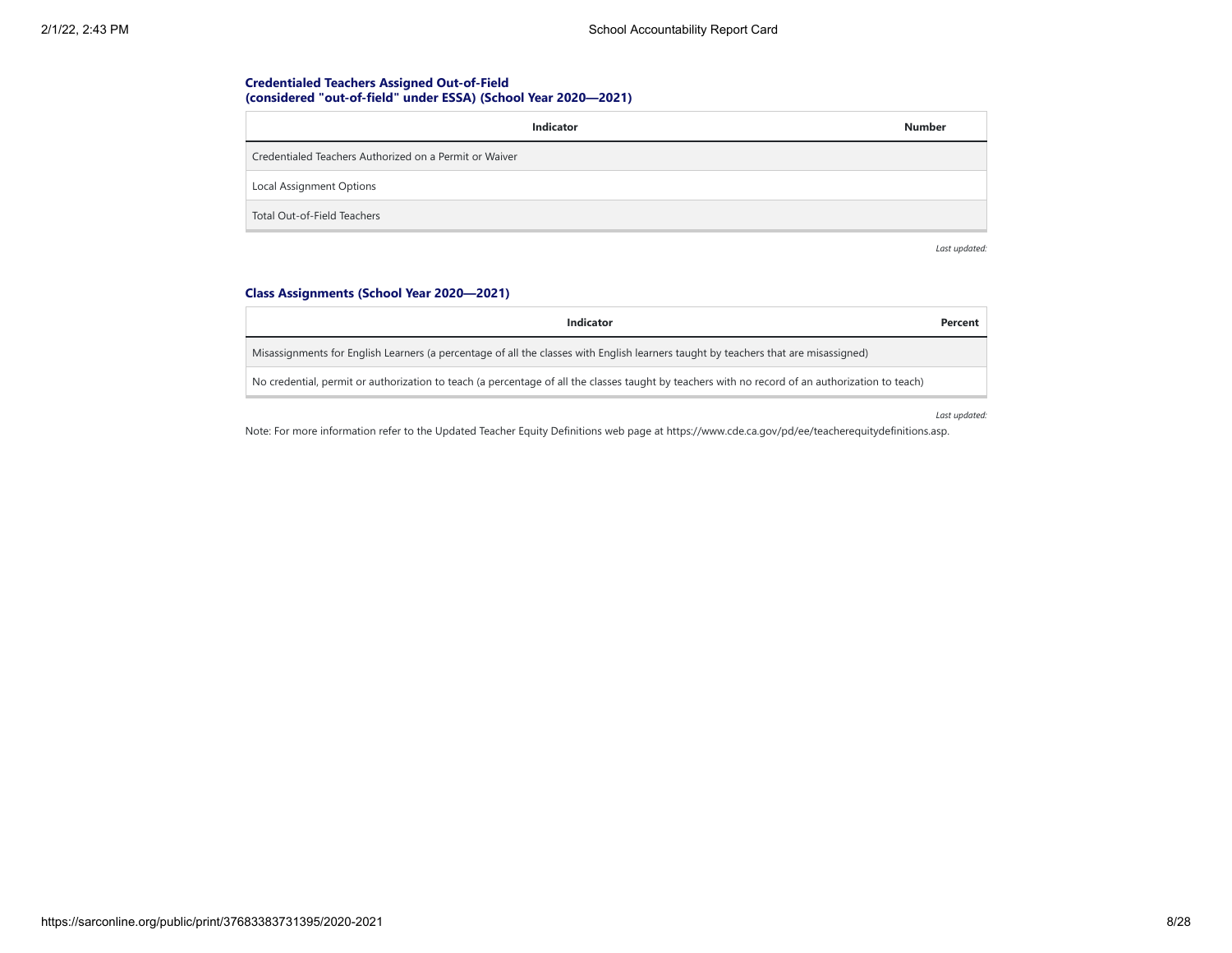## **School Facility Conditions and Planned Improvements**

Audeo's resource centers are exceptionally attractive, clean, safe, and orderly. Every resource center is fully equipped with student computers linked to the Internet, teacher laptop computers, audio-visual equipment, individual teacher telephones, bookshelves, textbooks, storage, alarm systems, smoke detectors, tables, chairs, and teacher desks.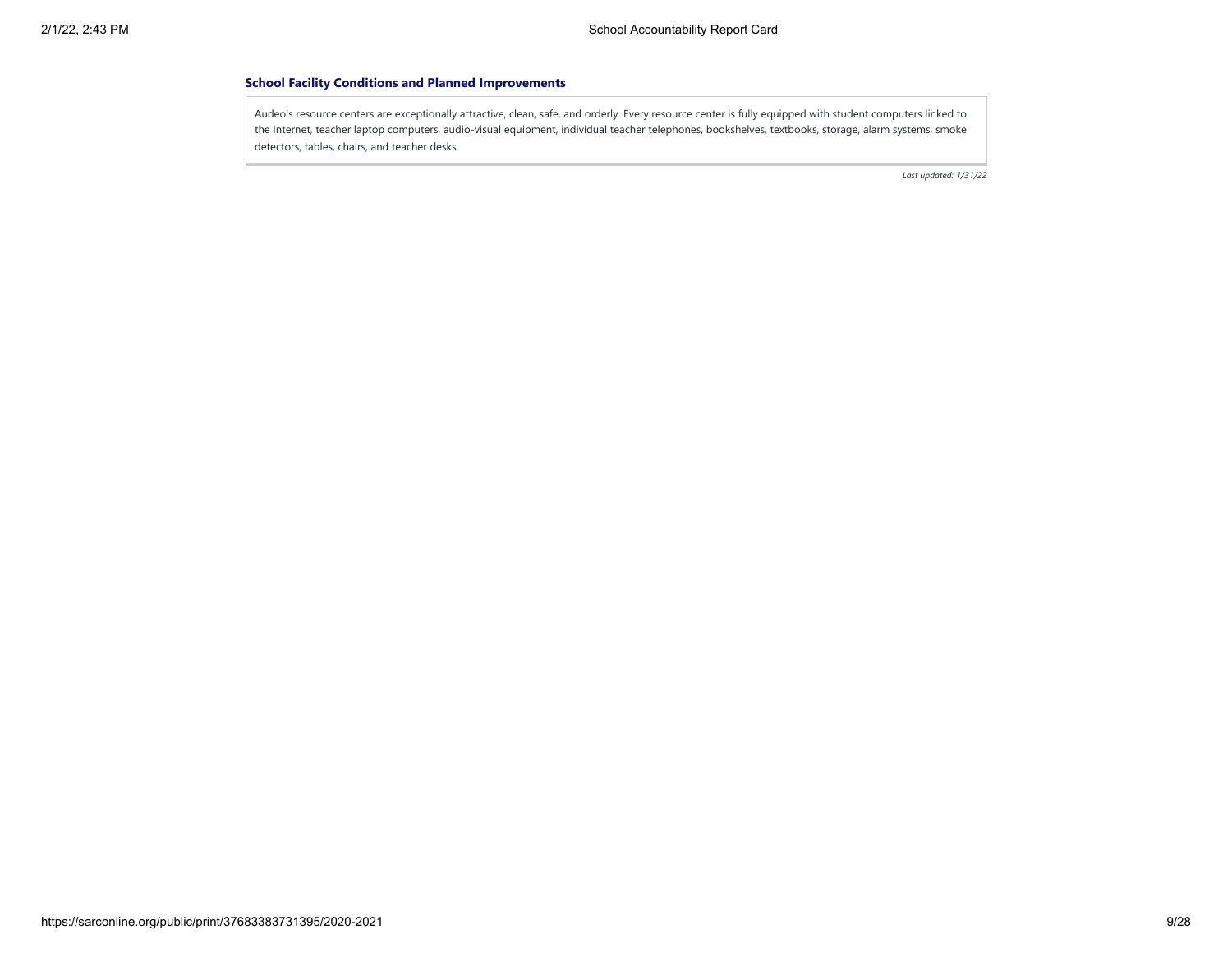## **B. Pupil Outcomes**

## **State Priority: Pupil Achievement**

The SARC provides the following information relevant to the State priority: Pupil Achievement (Priority 4):

- **Statewide assessments** (i.e., California Assessment of Student Performance and Progress [CAASPP] System includes the Smarter Balanced Summative Assessments for students in the general education population and the California Alternate Assessments [CAAs] for English language arts/literacy [ELA] and mathematics given in grades three through eight and grade eleven. Only eligible students may participate in the administration of the CAAs. CAAs items are aligned with alternate achievement standards, which are linked with the Common Core State Standards [CCSS] for students with the most significant cognitive disabilities).
- The CAASPP System encompasses the following assessments and student participation requirements:
- 1. **Smarter Balanced Summative Assessments and CAAs for ELA** in grades three through eight and grade eleven.
- 2. **Smarter Balanced Summative Assessments and CAAs for mathematics** in grades three through eight and grade eleven.
- 3. **California Science Test (CAST) and CAAs for Science** in grades five, eight, and once in high school (i.e., grade ten, eleven, or twelve).

#### **SARC Reporting in the 2020–2021 School Year Only**

Where the most viable option, LEAs were required to administer the statewide summative assessments for ELA and mathematics. Where a statewide summative assessment was not the most viable option for the LEA (or for one or more grade-level[s] within the LEA) due to the pandemic, LEAs were allowed to report results from a different assessment that met the criteria established by the State Board of Education (SBE) on March 16, 2021. The assessments were required to be:

- Aligned with CA CCSS for ELA and mathematics;
- Available to students in grades 3 through 8, and grade 11; and
- Uniformly administered across a grade, grade span, school, or district to all eligible students.
- **Options:** Note that the CAAs could only be administered in-person following health and safety requirements. If it was not viable for the LEA to administer the CAAs in person with health and safety guidelines in place, the LEA was directed to not administer the tests. There were no other assessment options available for the CAAs. Schools administered the Smarter Balanced Summative Assessments for ELA and mathematics, other assessments that meet the SBE criteria, or a combination of both, and they could only choose one of the following:
	- Smarter Balanced ELA and mathematics summative assessments;
	- Other assessments meeting the SBE criteria; or
	- Combination of Smarter Balanced ELA and mathematics summative assessments and other assessments.
- **College and Career Ready:** The percentage of students who have successfully completed courses that satisfy the requirements for entrance to the University of California and the California State University, or career technical education sequences or programs of study.

#### **CAASPP Test Results in ELA and Mathematics for All Students**

**Grades Three through Eight and Grade Eleven taking and completing a state-administered assessment Percentage of Students Meeting or Exceeding the State Standard**

| <b>Subject</b>                                       | <b>School</b><br>2019-2020 | <b>School</b><br>2020-2021 | <b>District</b><br>2019-2020 | <b>District</b><br>2020-2021 | <b>State</b><br>2019-2020 | <b>State</b><br>2020-2021 |
|------------------------------------------------------|----------------------------|----------------------------|------------------------------|------------------------------|---------------------------|---------------------------|
| English Language Arts / Literacy (grades 3-8 and 11) | N/A                        | N/A                        | N/A                          | N/A                          | N/A                       | N/A                       |
| Mathematics (grades 3-8 and 11)                      | N/A                        | N/A                        | N/A                          | N/A                          | N/A                       | N/A                       |

Note: The 2019–2020 data cells with N/A values indicate that the 2019–2020 data are not available due to the COVID-19 pandemic and resulting summative test suspension. The Executive Order N-30-20 was issued which waived the assessment, accountability, and reporting requirements for the 2019–2020 school year.

Note: The 2020–2021 data cells have N/A values because these data are not comparable to other year data due to the COVID-19 pandemic during the 2020–2021 school year. Where the CAASPP assessments in ELA and/or mathematics is not the most viable option, the LEAs were allowed to administer local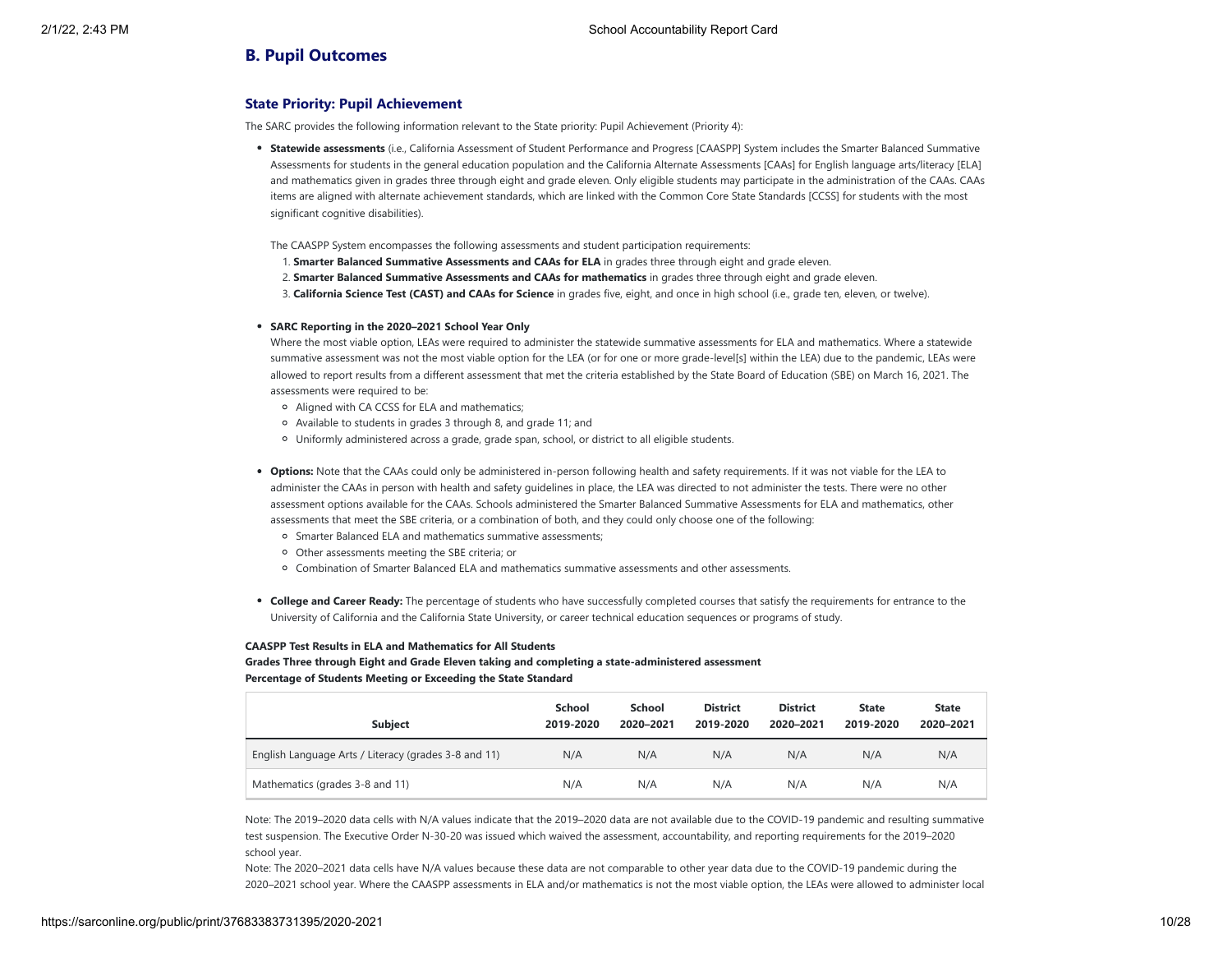## 2/1/22, 2:43 PM School Accountability Report Card

assessments. Therefore, the 2020–2021 data between school years for the school, district, state are not an accurate comparison. As such, it is inappropriate to compare results of the 2020–2021 school year to other school years.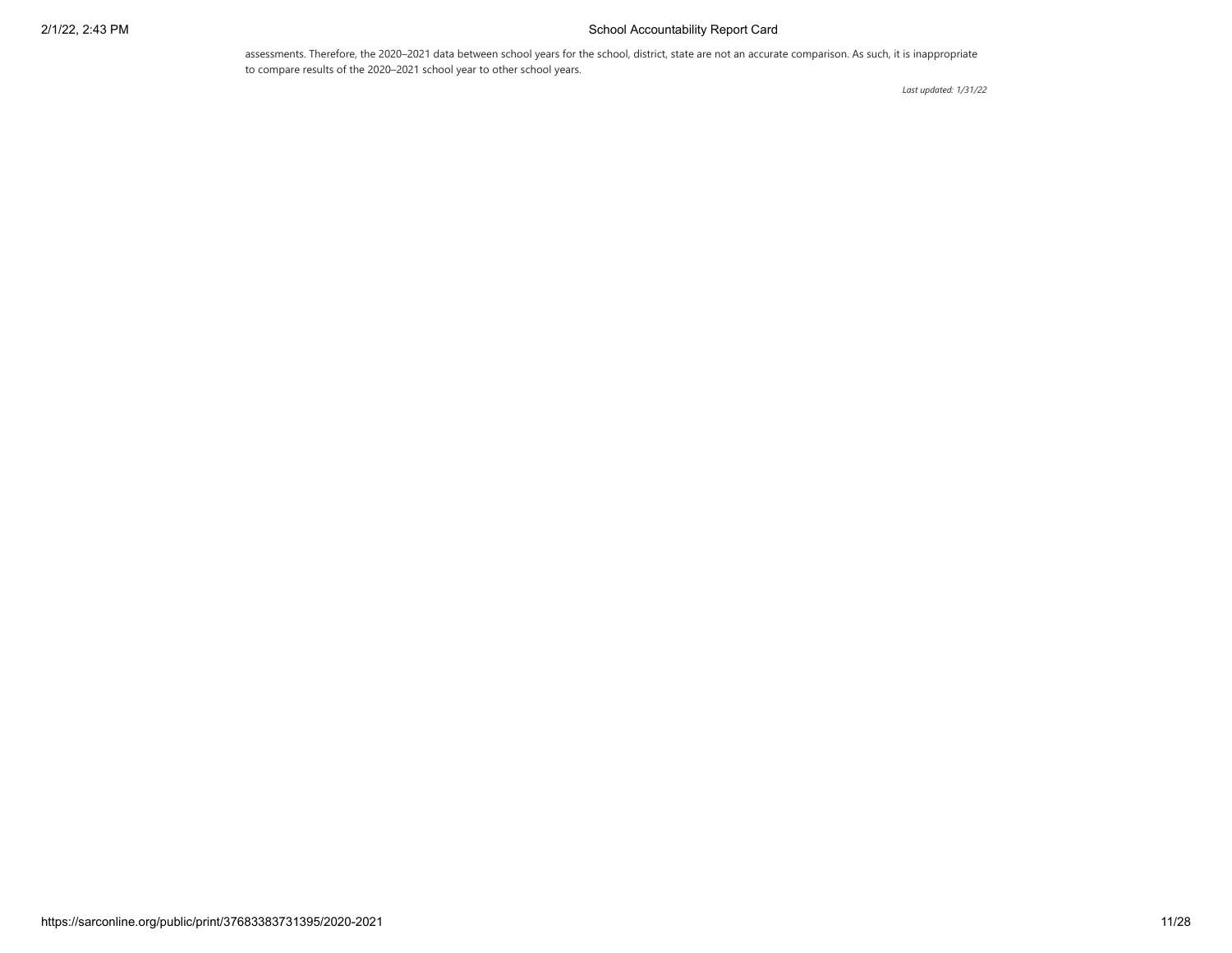## **CAASPP Test Results in ELA by Student Group for students taking and completing a state-administered assessment Grades Three through Eight and Grade Eleven**

**(School Year 2020—2021)**

| <b>Student Group</b>                                 | <b>Total</b><br><b>Enrollment</b> | <b>Number</b><br><b>Tested</b> | Percent<br><b>Tested</b> | Percent<br><b>Not</b><br><b>Tested</b> | Percent<br>Met or<br><b>Exceeded</b> |
|------------------------------------------------------|-----------------------------------|--------------------------------|--------------------------|----------------------------------------|--------------------------------------|
| All Students                                         | 272                               | <b>NT</b>                      | <b>NT</b>                | <b>NT</b>                              | <b>NT</b>                            |
| Female                                               | 150                               | <b>NT</b>                      | <b>NT</b>                | <b>NT</b>                              | <b>NT</b>                            |
| Male                                                 | 122                               | <b>NT</b>                      | <b>NT</b>                | <b>NT</b>                              | <b>NT</b>                            |
| American Indian or Alaska Native                     | $\sim$ $\sim$                     | <b>NT</b>                      | <b>NT</b>                | <b>NT</b>                              | <b>NT</b>                            |
| Asian                                                | $ -$                              | <b>NT</b>                      | <b>NT</b>                | <b>NT</b>                              | <b>NT</b>                            |
| Black or African American                            | 20                                | <b>NT</b>                      | <b>NT</b>                | <b>NT</b>                              | <b>NT</b>                            |
| Filipino                                             | $\overline{\phantom{a}}$ .        | <b>NT</b>                      | <b>NT</b>                | <b>NT</b>                              | <b>NT</b>                            |
| Hispanic or Latino                                   | 111                               | <b>NT</b>                      | <b>NT</b>                | <b>NT</b>                              | NT                                   |
| Native Hawaiian or Pacific Islander                  | $\mathsf{O}\xspace$               | $\mathbf{0}$                   | $\mathbf 0$              | $\mathbf{0}$                           | $\mathbf{0}$                         |
| Two or More Races                                    | 18                                | <b>NT</b>                      | <b>NT</b>                | <b>NT</b>                              | <b>NT</b>                            |
| White                                                | 114                               | <b>NT</b>                      | <b>NT</b>                | <b>NT</b>                              | <b>NT</b>                            |
| <b>English Learners</b>                              | 16                                | <b>NT</b>                      | <b>NT</b>                | <b>NT</b>                              | <b>NT</b>                            |
| Foster Youth                                         | $\boldsymbol{0}$                  | $\mathbf 0$                    | $\mathbf 0$              | $\mathbf{0}$                           | $\mathbf{0}$                         |
| Homeless                                             |                                   |                                |                          |                                        |                                      |
| Military                                             | $-\,-$                            | <b>NT</b>                      | <b>NT</b>                | <b>NT</b>                              | <b>NT</b>                            |
| Socioeconomically Disadvantaged                      | 131                               | <b>NT</b>                      | <b>NT</b>                | <b>NT</b>                              | <b>NT</b>                            |
| <b>Students Receiving Migrant Education Services</b> | $\mathsf{O}\xspace$               | $\mathbf 0$                    | $\mathbf 0$              | $\mathbf 0$                            | $\mathbf 0$                          |
| <b>Students with Disabilities</b>                    | 51                                | <b>NT</b>                      | <b>NT</b>                | <b>NT</b>                              | <b>NT</b>                            |

Note: N/T values indicate that this school did not test students using the CAASPP for ELA.

Note: Double dashes (--) appear in the table when the number of students is ten or less, either because the number of students in this category is too small for statistical accuracy or to protect student privacy.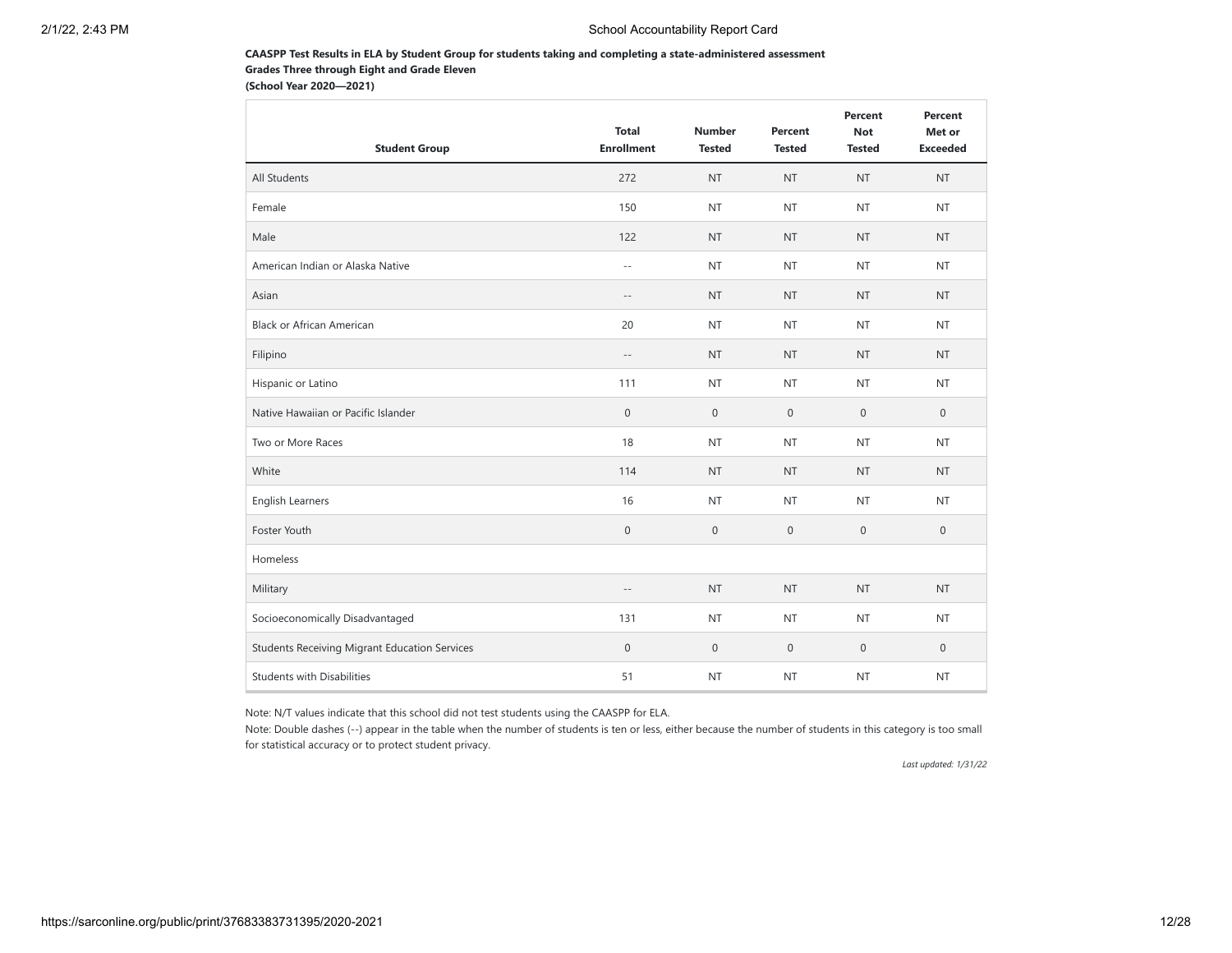### **CAASPP Test Results in Mathematics by Student Group for students taking and completing a state-administered assessment Grades Three through Eight and Grade Eleven**

**(School Year 2020—2021)**

| <b>Student Group</b>                                 | <b>Total</b><br><b>Enrollment</b> | <b>Number</b><br><b>Tested</b> | Percent<br><b>Tested</b> | Percent<br><b>Not</b><br><b>Tested</b> | Percent<br>Met or<br><b>Exceeded</b> |
|------------------------------------------------------|-----------------------------------|--------------------------------|--------------------------|----------------------------------------|--------------------------------------|
| All Students                                         | 272                               | <b>NT</b>                      | <b>NT</b>                | <b>NT</b>                              | <b>NT</b>                            |
| Female                                               | 150                               | <b>NT</b>                      | <b>NT</b>                | <b>NT</b>                              | <b>NT</b>                            |
| Male                                                 | 122                               | <b>NT</b>                      | <b>NT</b>                | <b>NT</b>                              | <b>NT</b>                            |
| American Indian or Alaska Native                     | $\sim$ $\sim$                     | <b>NT</b>                      | <b>NT</b>                | <b>NT</b>                              | <b>NT</b>                            |
| Asian                                                | $-$                               | <b>NT</b>                      | <b>NT</b>                | <b>NT</b>                              | <b>NT</b>                            |
| <b>Black or African American</b>                     | 20                                | <b>NT</b>                      | <b>NT</b>                | <b>NT</b>                              | <b>NT</b>                            |
| Filipino                                             | $\sim$ $-$                        | <b>NT</b>                      | <b>NT</b>                | <b>NT</b>                              | <b>NT</b>                            |
| Hispanic or Latino                                   | 111                               | <b>NT</b>                      | <b>NT</b>                | <b>NT</b>                              | <b>NT</b>                            |
| Native Hawaiian or Pacific Islander                  | $\mathsf{O}\xspace$               | $\mathbf 0$                    | $\mathbf 0$              | $\mathbf{0}$                           | $\mathbf{0}$                         |
| Two or More Races                                    | 18                                | <b>NT</b>                      | <b>NT</b>                | <b>NT</b>                              | <b>NT</b>                            |
| White                                                | 114                               | <b>NT</b>                      | <b>NT</b>                | <b>NT</b>                              | <b>NT</b>                            |
| <b>English Learners</b>                              | 16                                | <b>NT</b>                      | <b>NT</b>                | <b>NT</b>                              | <b>NT</b>                            |
| Foster Youth                                         | $\mathbf 0$                       | $\mathbf 0$                    | $\mathbf 0$              | $\mathbf 0$                            | $\mathbf 0$                          |
| Homeless                                             |                                   |                                |                          |                                        |                                      |
| Military                                             | $\sim$ $-$                        | <b>NT</b>                      | <b>NT</b>                | <b>NT</b>                              | <b>NT</b>                            |
| Socioeconomically Disadvantaged                      | 131                               | <b>NT</b>                      | <b>NT</b>                | <b>NT</b>                              | <b>NT</b>                            |
| <b>Students Receiving Migrant Education Services</b> | $\mathsf{O}\xspace$               | $\mathbf 0$                    | $\mathbf 0$              | $\mathbb O$                            | $\mathbf 0$                          |
| <b>Students with Disabilities</b>                    | 51                                | <b>NT</b>                      | <b>NT</b>                | <b>NT</b>                              | <b>NT</b>                            |

Note: N/T values indicate that this school did not test students using the CAASPP for Mathematics.

Note: Double dashes (--) appear in the table when the number of students is ten or less, either because the number of students in this category is too small for statistical accuracy or to protect student privacy.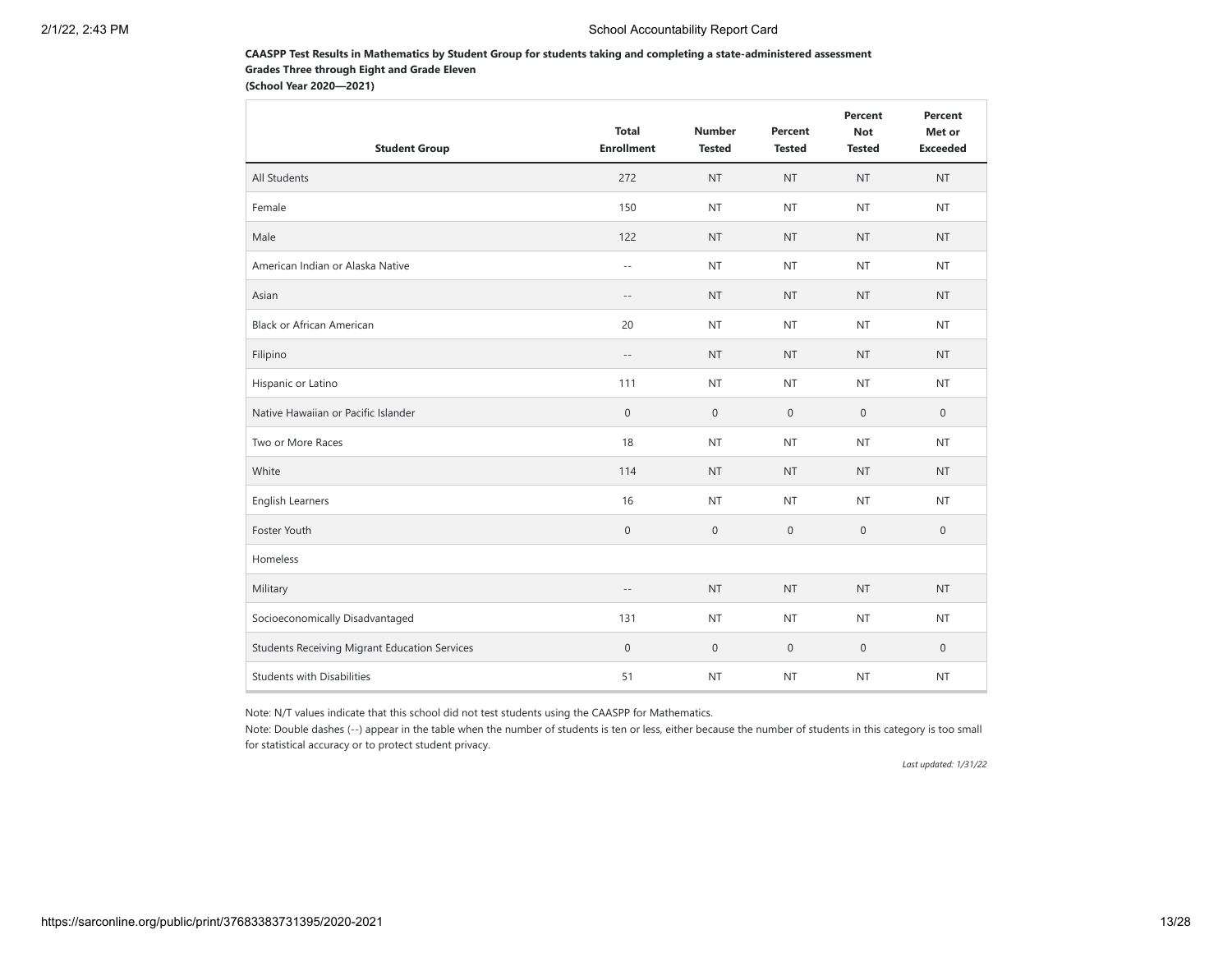#### **Local Assessment Test Results in ELA by Student Group**

**Assessment Name(s): NWEA MAP Growth Reading**

**Grades Three through Eight and Grade Eleven (School Year 2020—2021)**

| <b>Student Group</b>                                 | <b>Total</b><br><b>Enrollment</b> | <b>Number</b><br><b>Tested</b> | Percent<br><b>Tested</b> | Percent<br><b>Not</b><br><b>Tested</b> | Percent<br>At or<br><b>Above Grade Level</b> |
|------------------------------------------------------|-----------------------------------|--------------------------------|--------------------------|----------------------------------------|----------------------------------------------|
| All Students                                         | 271                               | 194                            | 72                       | 28                                     | 57.2                                         |
| Female                                               | 148                               | 108                            | 73                       | 27                                     | 55.6                                         |
| Male                                                 | 123                               | 86                             | 70                       | 30                                     | 59.3                                         |
| American Indian or Alaska Native                     | $-$                               | $\sim$ $\sim$                  | $\sim$ $\sim$            | $\sim$ $\sim$                          | $\sim$ $\sim$                                |
| Asian                                                | $-\,-$                            | $- -$                          | $-$                      | $-\,-$                                 | $-\,-$                                       |
| <b>Black or African American</b>                     | 19                                | $\sim$                         | $\sim$                   | $\sim$ $-$                             | $\sim$ $-$                                   |
| Filipino                                             | $-\,-$                            | $\sim$                         | $-$                      | $-\,-$                                 | $-\,-$                                       |
| Hispanic or Latino                                   | 108                               | 81                             | 75                       | 25                                     | 44.4                                         |
| Native Hawaiian or Pacific Islander                  | $-\,-$                            | $\sim$ $-$                     | $\qquad \qquad -$        | $-\,-$                                 | $\qquad \qquad -$                            |
| Two or More Races                                    | 15                                | $-$                            | $-$                      | $\sim$ $-$                             | $\sim$ $\sim$                                |
| White                                                | 119                               | 83                             | 70                       | 30                                     | 68.7                                         |
| English Learners                                     | 52                                | 34                             | 65                       | 35                                     | 35.3                                         |
| Foster Youth                                         | $-\,-$                            | $\sim$ $-$                     | $-$                      | $\sim$ $-$                             | $-\,-$                                       |
| Homeless                                             | $\sim$ $\sim$                     | $\sim$                         | $-$                      | $\sim$ $-$                             | $\sim$ $\sim$                                |
| Military                                             |                                   |                                |                          |                                        |                                              |
| Socioeconomically Disadvantaged                      | 13                                | $\sim$                         | $-$                      | $\sim$ $-$                             | $\qquad \qquad -$                            |
| <b>Students Receiving Migrant Education Services</b> |                                   |                                |                          |                                        |                                              |
| <b>Students with Disabilities</b>                    | 19                                | $\sim$ $\sim$                  | $\sim$                   | $\sim$ $-$                             | $ -$                                         |

\*At or above the grade-level standard in the context of the local assessment administered.

Note: LEAs/schools will populate this table for schools in cases where the school administered a local assessment.

Note: LEAs/schools will populate double dashes (--) in this table when the number of students is ten or less, either because the number of students in this category is too small for statistical accuracy or to protect student privacy.

Note: In cases where the school administered only the CAASPP assessment, LEAs/schools will populate this table with "N/A" values in all cells, meaning this table is Not Applicable for this school.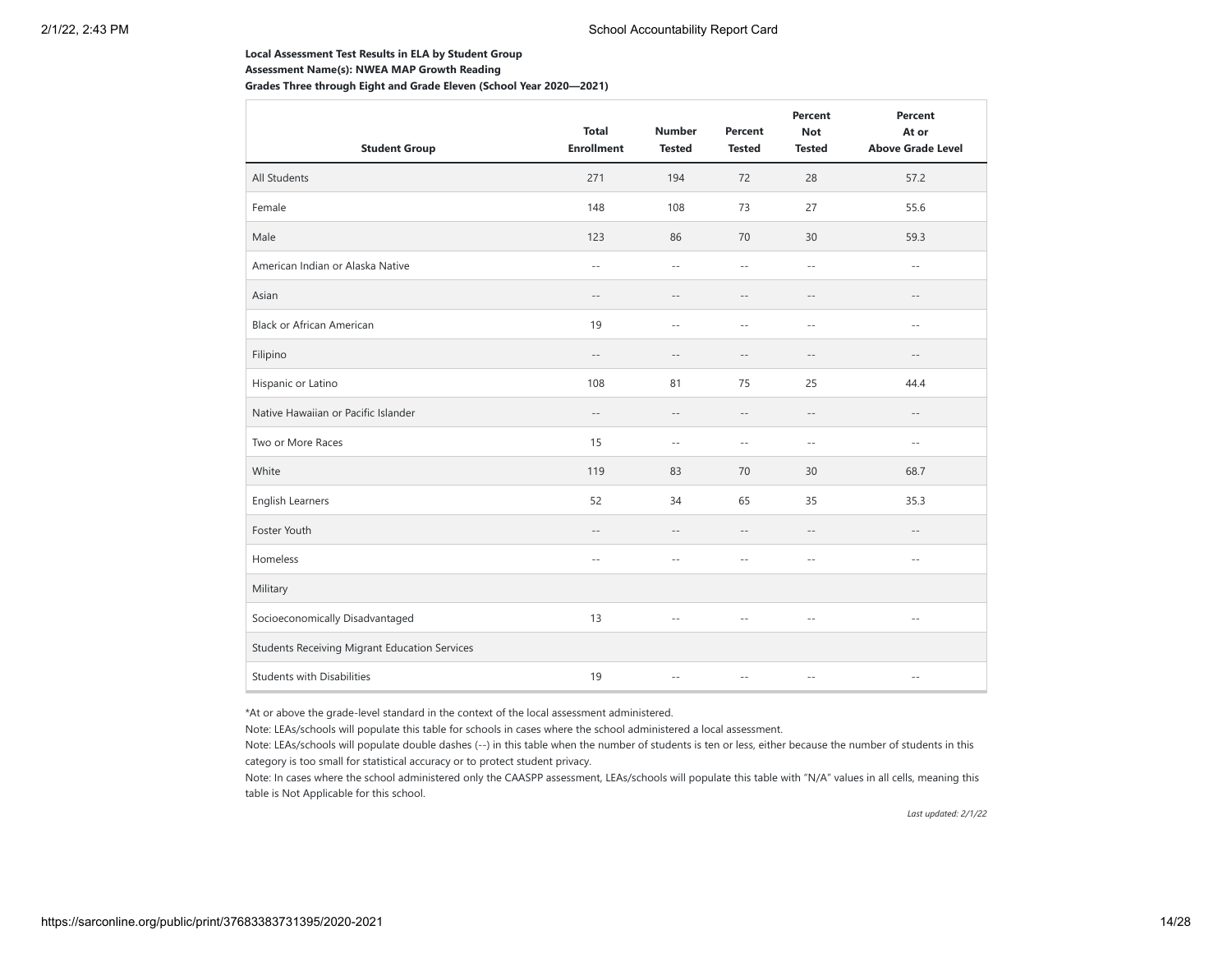## **CAASPP Test Results in Science for All Students Grades Five, Eight and High School**

## **Percentage of Students Meeting or Exceeding the State Standard**

| <b>Subiect</b>                         | School    | School    | <b>District</b> | <b>District</b> | <b>State</b> | <b>State</b> |
|----------------------------------------|-----------|-----------|-----------------|-----------------|--------------|--------------|
|                                        | 2019-2020 | 2020-2021 | 2019-2020       | 2020-2021       | 2019-2020    | 2020-2021    |
| Science (grades 5, 8, and high school) | N/A       | NT        | N/A             | $- -$           | N/A          | 28.72        |

Note: The 2019–2020 data cells with N/A values indicate that the 2019–2020 data are not available due to the COVID-19 pandemic and resulting summative testing suspension. The Executive Order N-30-20 was issued which waived the assessment, accountability, and reporting requirements for the 2019–2020 school year.

Note: For any 2020–2021 data cells with N/T values indicate that this school did not test students using the CAASPP Science.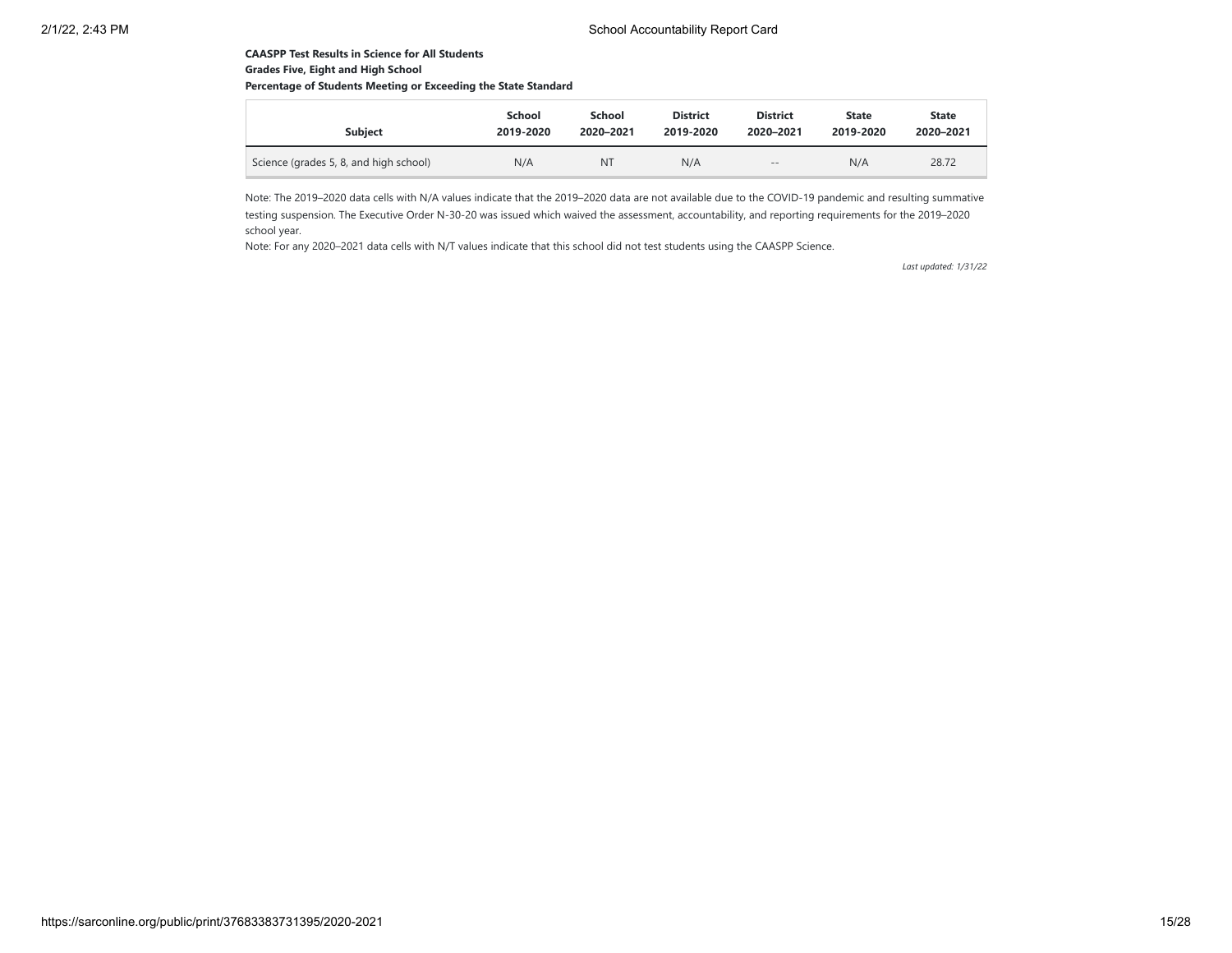## **CAASPP Test Results in Science by Student Group Grades Five, Eight and High School (School Year 2020—2021)**

| <b>Student Group</b>                                 | <b>Total</b><br><b>Enrollment</b> | <b>Number</b><br><b>Tested</b> | Percent<br><b>Tested</b> | Percent<br><b>Not</b><br><b>Tested</b> | Percent<br>Met or<br><b>Exceeded</b> |
|------------------------------------------------------|-----------------------------------|--------------------------------|--------------------------|----------------------------------------|--------------------------------------|
| All Students                                         | 180                               | <b>NT</b>                      | <b>NT</b>                | <b>NT</b>                              | <b>NT</b>                            |
| Female                                               | 86                                | <b>NT</b>                      | <b>NT</b>                | <b>NT</b>                              | <b>NT</b>                            |
| Male                                                 | 93                                | <b>NT</b>                      | <b>NT</b>                | <b>NT</b>                              | <b>NT</b>                            |
| American Indian or Alaska Native                     | $\boldsymbol{0}$                  | $\boldsymbol{0}$               | $\mathbf 0$              | $\mathbf{0}$                           | $\mathbf 0$                          |
| Asian                                                | $-\,-$                            | <b>NT</b>                      | <b>NT</b>                | <b>NT</b>                              | <b>NT</b>                            |
| <b>Black or African American</b>                     | 12                                | <b>NT</b>                      | <b>NT</b>                | <b>NT</b>                              | <b>NT</b>                            |
| Filipino                                             | $\boldsymbol{0}$                  | $\boldsymbol{0}$               | $\mathbf 0$              | $\mathbf 0$                            | $\mathbf 0$                          |
| Hispanic or Latino                                   | 87                                | <b>NT</b>                      | <b>NT</b>                | <b>NT</b>                              | <b>NT</b>                            |
| Native Hawaiian or Pacific Islander                  | $- -$                             | <b>NT</b>                      | <b>NT</b>                | <b>NT</b>                              | <b>NT</b>                            |
| Two or More Races                                    | 16                                | <b>NT</b>                      | <b>NT</b>                | <b>NT</b>                              | <b>NT</b>                            |
| White                                                | 60                                | <b>NT</b>                      | <b>NT</b>                | <b>NT</b>                              | <b>NT</b>                            |
| English Learners                                     | $- \, -$                          | <b>NT</b>                      | <b>NT</b>                | <b>NT</b>                              | <b>NT</b>                            |
| Foster Youth                                         | $\qquad \qquad -$                 | <b>NT</b>                      | <b>NT</b>                | <b>NT</b>                              | <b>NT</b>                            |
| Homeless                                             |                                   |                                |                          |                                        |                                      |
| Military                                             | $-$                               | <b>NT</b>                      | <b>NT</b>                | <b>NT</b>                              | <b>NT</b>                            |
| Socioeconomically Disadvantaged                      | 96                                | <b>NT</b>                      | <b>NT</b>                | <b>NT</b>                              | <b>NT</b>                            |
| <b>Students Receiving Migrant Education Services</b> | $\mathbf 0$                       | $\boldsymbol{0}$               | $\mathbf 0$              | $\mathbf 0$                            | $\mathbf 0$                          |
| <b>Students with Disabilities</b>                    | 38                                | <b>NT</b>                      | <b>NT</b>                | <b>NT</b>                              | <b>NT</b>                            |

Note: N/T values indicate that this school did not test students using the CAASPP for Science.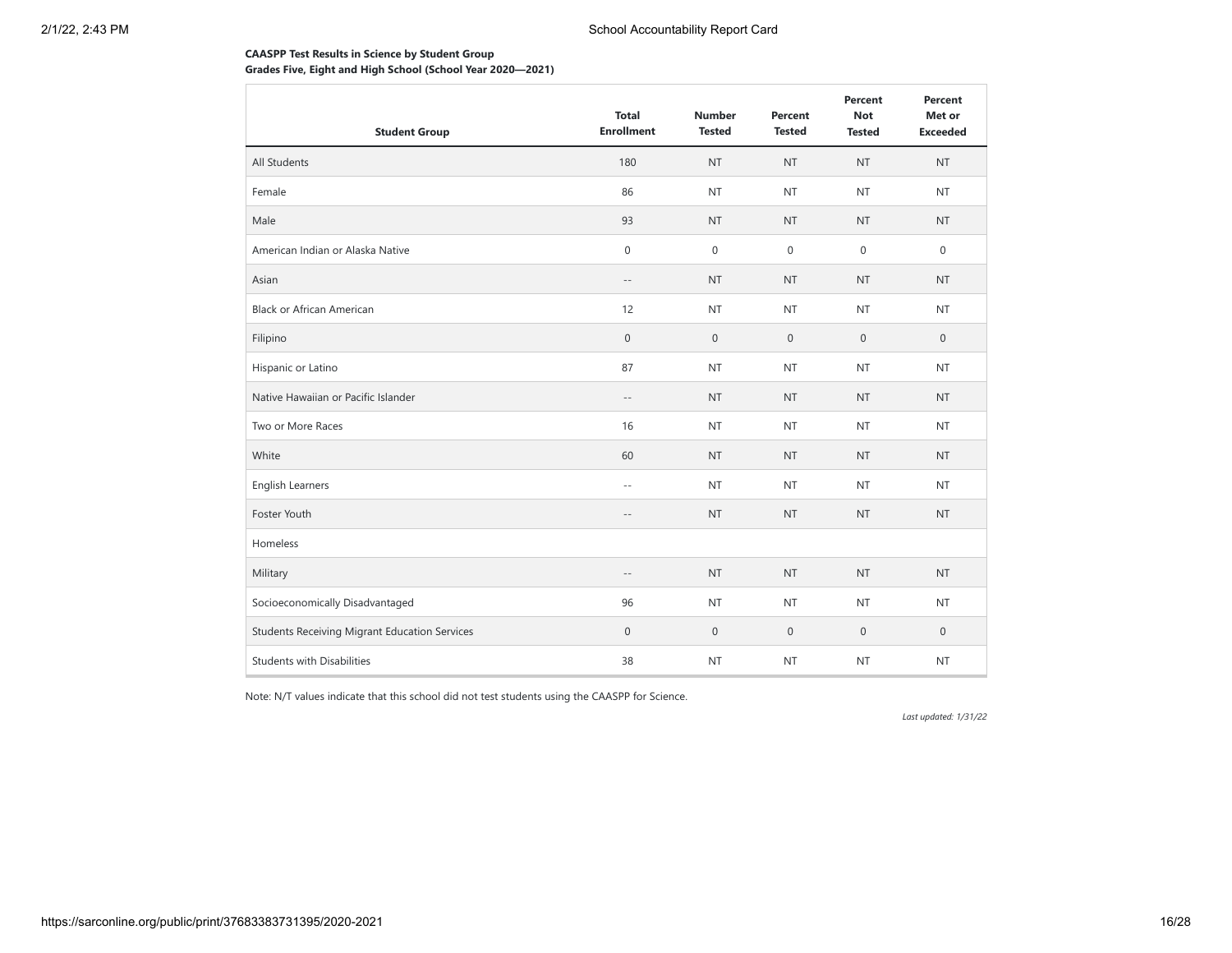#### **Career Technical Education (CTE) Programs (School Year 2020—2021)**

Career Technical Education (CTE) opportunities vary according to the students' goals. Student strengths, interests and values are discussed with the student and parents and become part of the Pathways Personalized Educational Plan (PPEP). Audeo offers more than 20 CTE courses and 5 Career Pathways in either an independent study or online environments. Eleventh and twelfth grade students research career paths and post-secondary career options to compile an electronic portfolio as part of a required senior course called "Pathways Exhibition" which leads to a Workforce Readiness Certificate. Counselors, teachers, career resource speakers, administrators and parents provide assistance in the educational and career decision making process. Because of the flexibility in this school's schedule, students are able to work while traditional schools are in session, which broadens the range of job opportunities and work-based learning available. The school allows students the freedom to participate in community events and encourages them to volunteer. In order to broaden their experience and prepare students for the transition from school to career, students who remain at Audeo Charter School until graduation are required to earn two credits in a specified CTE course, Service Learning, or in our state approved General Work Experience Education (WEE) courses. In this way, students have the chance to experience the world outside school as either volunteers or while learning a career skill on their path to becoming College and Career Ready.

*Last updated: 1/31/22*

#### **Career Technical Education (CTE) Participation (School Year 2020—2021)**

| <b>Measure</b>                                                                                                          | <b>CTE Program Participation</b> |
|-------------------------------------------------------------------------------------------------------------------------|----------------------------------|
| Number of Pupils Participating in CTE                                                                                   | 231                              |
| Percent of Pupils that Complete a CTE Program and Earn a High School Diploma                                            | --                               |
| Percent of CTE Courses that are Sequenced or Articulated Between the School and Institutions of Postsecondary Education | $- -$                            |

*Last updated: 1/31/22*

#### **Course Enrollment/Completion of University of California (UC) and/or California State University (CSU) Admission Requirements**

| <b>UC/CSU Course Measure</b>                                                | Percent |
|-----------------------------------------------------------------------------|---------|
| 2020–2021 Pupils Enrolled in Courses Required for UC/CSU Admission          | 97.66%  |
| 2019-2020 Graduates Who Completed All Courses Required for UC/CSU Admission | 21.54%  |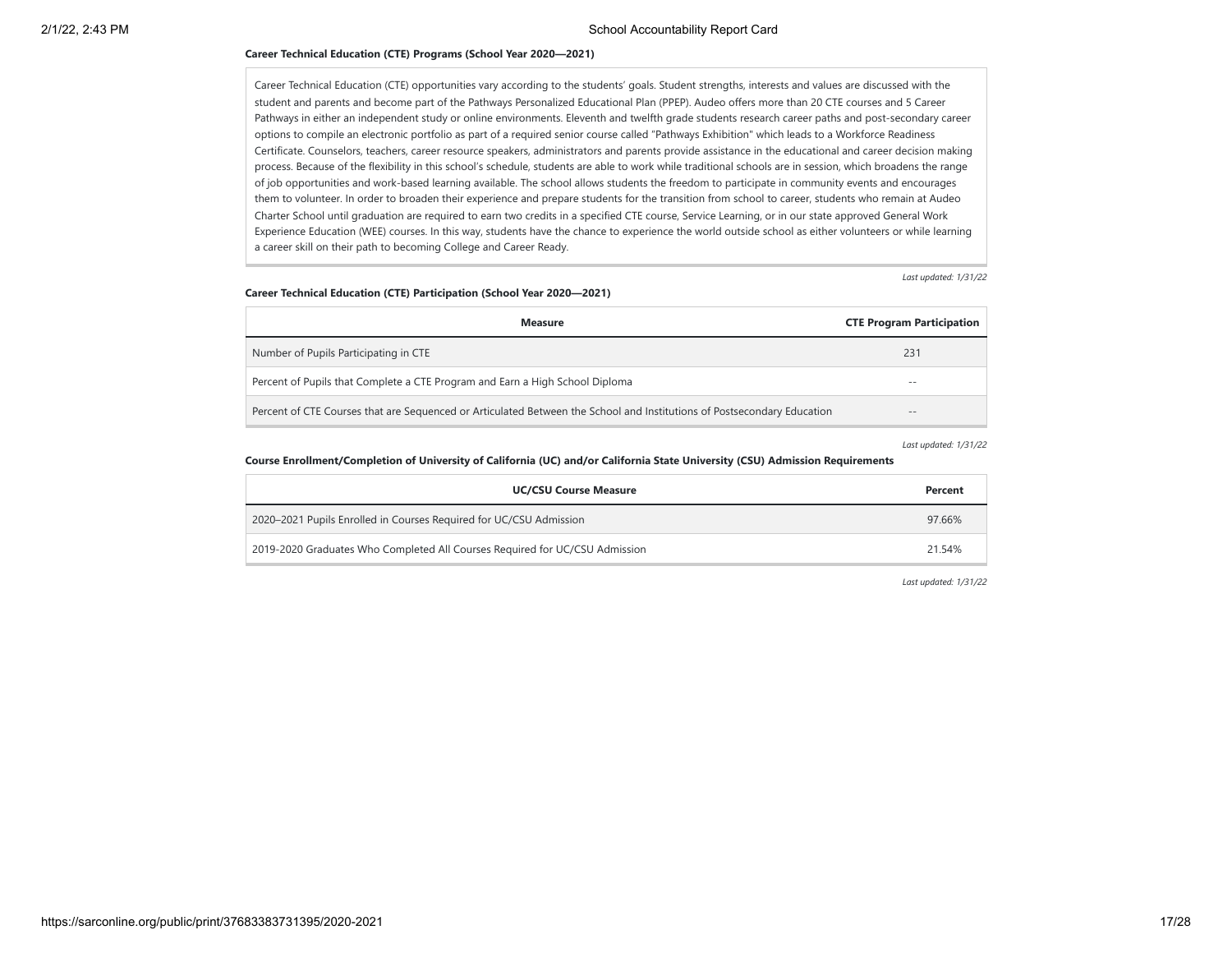## **State Priority: Other Pupil Outcomes**

The SARC provides the following information relevant to the State priority: Other Pupil Outcomes (Priority 8):

Pupil outcomes in the subject area of physical education

## **California Physical Fitness Test Results (School Year 2020—2021)**

| <b>Grade Level</b> | Percentage of<br><b>Students Meeting</b><br><b>Four of Six</b><br><b>Fitness Standards</b> | Percentage of<br><b>Students Meeting</b><br><b>Five of Six</b><br><b>Fitness Standards</b> | Percentage of<br><b>Students Meeting</b><br>Six of Six<br><b>Fitness Standards</b> |
|--------------------|--------------------------------------------------------------------------------------------|--------------------------------------------------------------------------------------------|------------------------------------------------------------------------------------|
| э                  | N/A                                                                                        | N/A                                                                                        | N/A                                                                                |
|                    | N/A                                                                                        | N/A                                                                                        | N/A                                                                                |
| 9                  | N/A                                                                                        | N/A                                                                                        | N/A                                                                                |

Note: Due to the COVID-19 crisis, the Physical Fitness Test was suspended during the 2020–2021 school year and therefore no data are reported.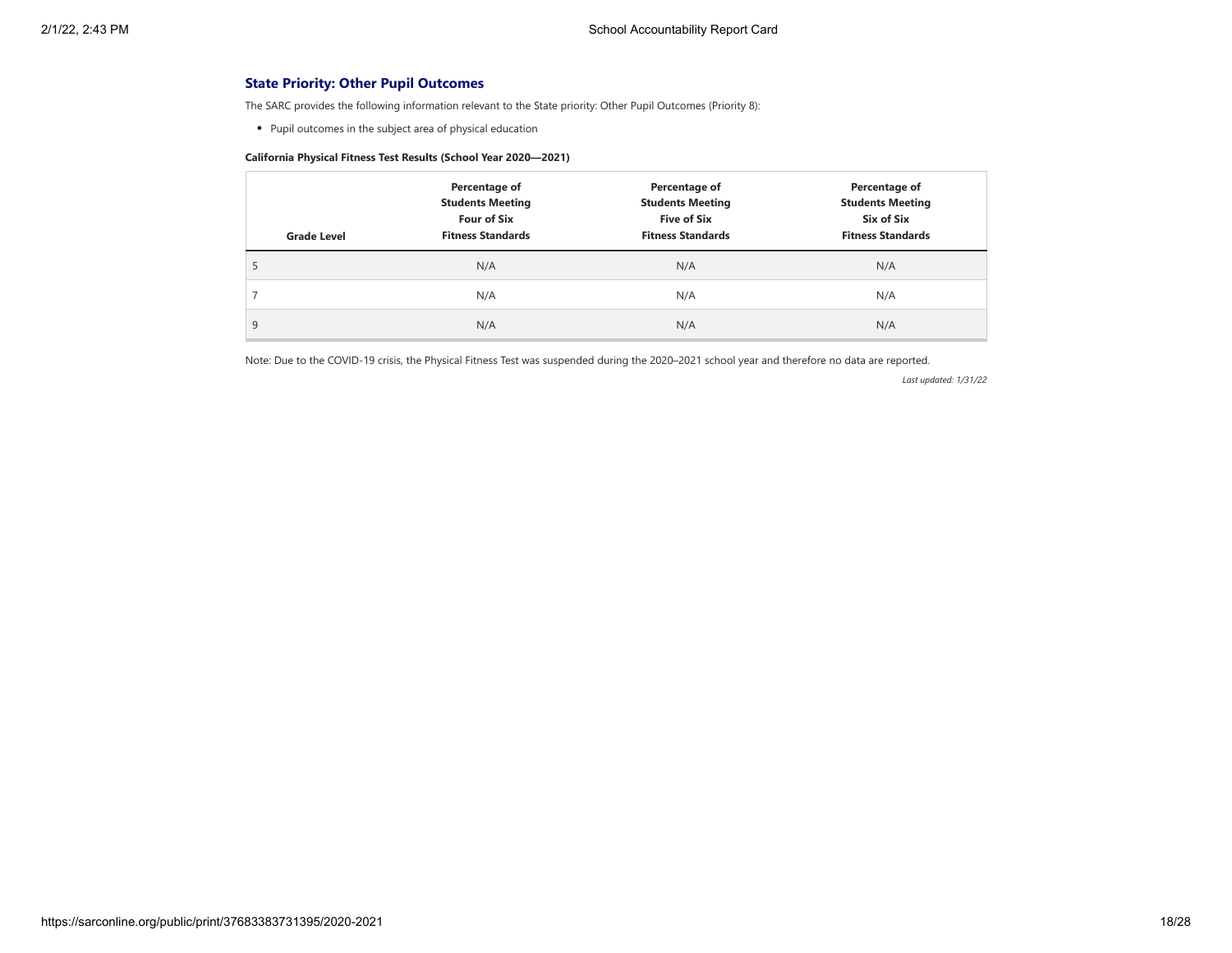## **C. Engagement**

## **State Priority: Parental Involvement**

The SARC provides the following information relevant to the State priority: Parental Involvement (Priority 3):

Efforts the school district makes to seek parent input in making decisions for the school district and each school site

#### **Opportunities for Parental Involvement (School Year 2021-2022)**

Parents become involved in their children's education at Audeo Charter School from the beginning. Parents are a part of the initial meeting with the teacher, when they learn school requirements. Together with the student, they develop each student's unique Pathways Personalized Educational Plan (PPEP). Parents are encouraged to call and make appointments at any time; parents are involved in their child's education on a daily/weekly basis. Parents are encouraged to give feedback through the annual LCAP parent survey, open houses, senior exit orientation meetings, master agreement signings, board meetings, and graduation.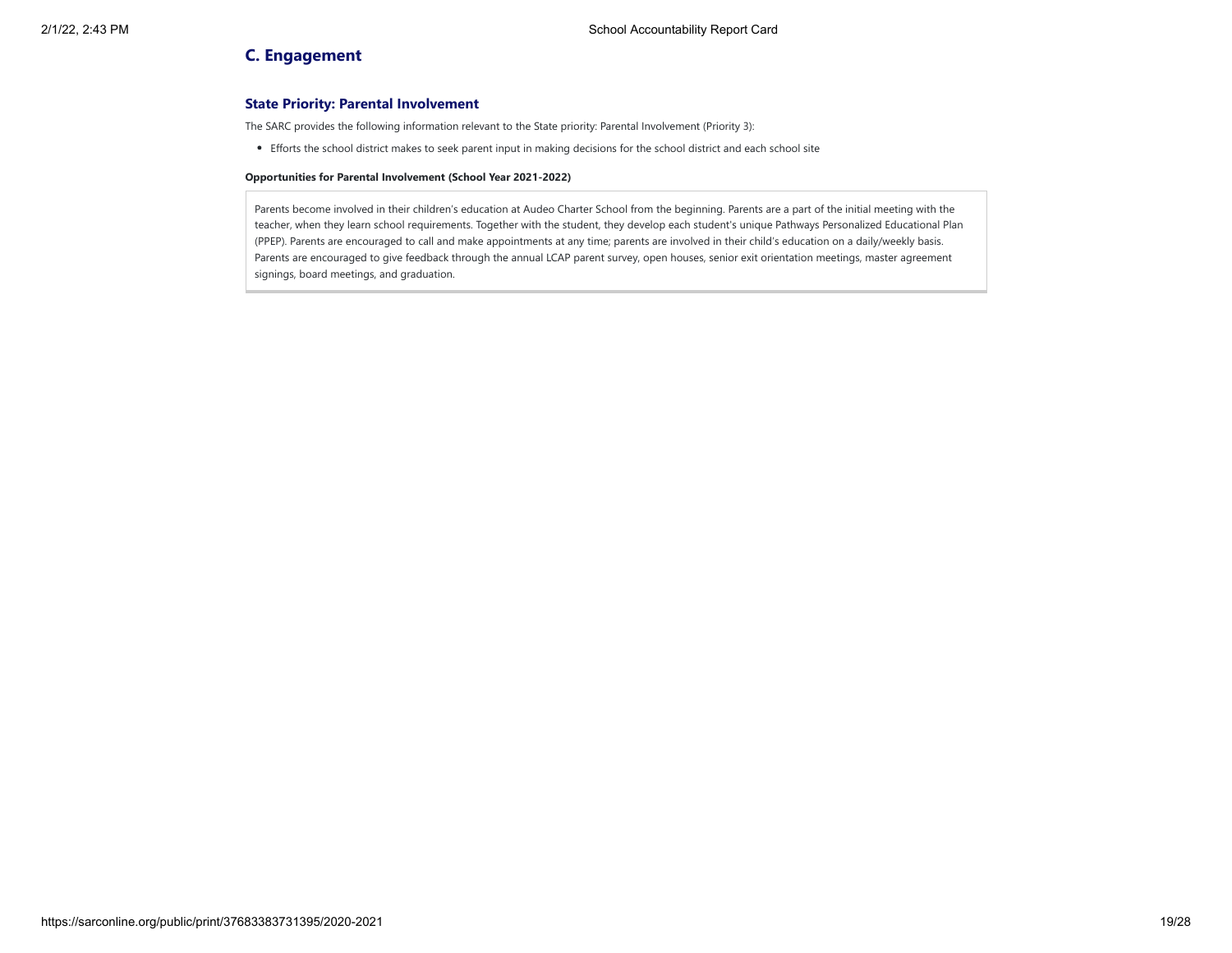## **State Priority: Pupil Engagement**

The SARC provides the following information relevant to the State priority: Pupil Engagement (Priority 5):

- High school dropout rates; and
- High school graduation rates
- Chronic Absenteeism

### **Dropout Rate and Graduation Rate (Four-Year Cohort Rate)**

| Indicator              | School<br>2018-2019 | School<br>2019-2020 | School<br>2020-2021 | <b>District</b><br>2018-2019 | <b>District</b><br>2019-2020 | <b>District</b><br>2020-2021 | <b>State</b><br>2018-2019 | <b>State</b><br>2019-2020 | <b>State</b><br>2020-2021 |
|------------------------|---------------------|---------------------|---------------------|------------------------------|------------------------------|------------------------------|---------------------------|---------------------------|---------------------------|
| Dropout Rate           | 11.00%              | 15.30%              | 16.60%              | 4.10%                        | 3.90%                        | 4.20%                        | 9.00%                     | 8.90%                     | 9.40%                     |
| <b>Graduation Rate</b> | 52.90%              | 49.00%              | 63.70%              | 84.70%                       | 85.60%                       | 85.90%                       | 84.50%                    | 84.20%                    | 83.60%                    |

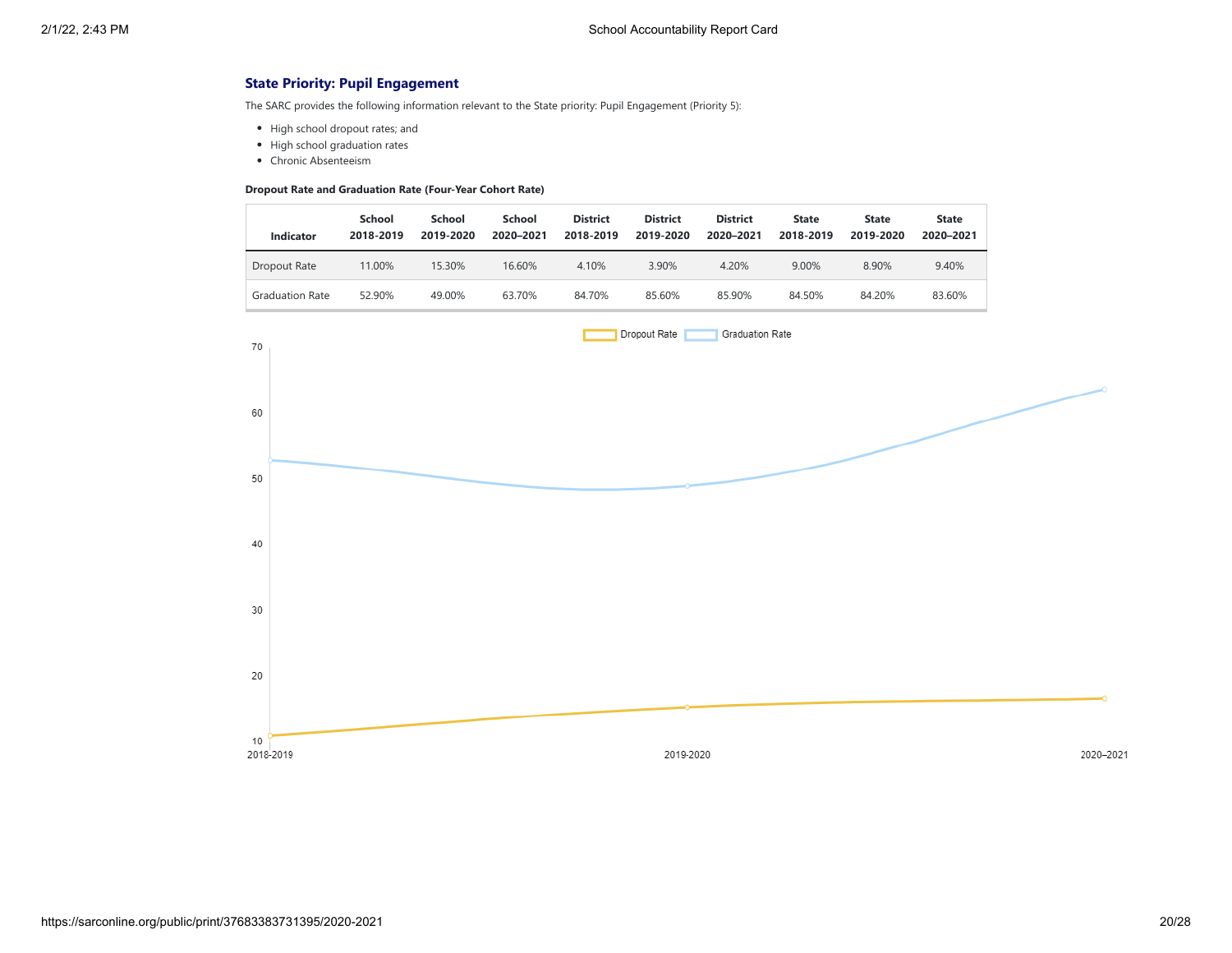## **Graduation Rate by Student Group (Four-Year Cohort Rate) (School Year 2020—2021)**

|                                               | <b>Number of</b><br><b>Students</b> | <b>Number of</b><br>Cohort | Cohort<br><b>Graduation</b> |
|-----------------------------------------------|-------------------------------------|----------------------------|-----------------------------|
| <b>Student Group</b>                          | in Cohort                           | <b>Graduates</b>           | Rate                        |
| All Students                                  | 157                                 | 100                        | 63.7                        |
| Female                                        | 73                                  | 52                         | 71.2                        |
| Male                                          | 83                                  | 47                         | 56.6                        |
| Non-Binary                                    | $\sim$ $\sim$                       | $\sim$ $-$                 | $\sim$ $-$                  |
| American Indian or Alaska Native              | $-\,-$                              | $-\,-$                     | 56.6                        |
| Asian                                         | 0                                   | $\boldsymbol{0}$           | 0.00                        |
| <b>Black or African American</b>              | 12                                  | 8                          | 66.7                        |
| Filipino                                      | $\mathsf{O}\xspace$                 | 0                          | 0.00                        |
| Hispanic or Latino                            | 79                                  | 45                         | 57.0                        |
| Native Hawaiian or Pacific Islander           | $ -$                                | $\sim$ $-$                 | $\sim$ $-$                  |
| Two or More Races                             | 20                                  | 13                         | 65.0                        |
| White                                         | 43                                  | 33                         | 76.7                        |
| English Learners                              | $- -$                               | $-\,-$                     | $-\,-$                      |
| Foster Youth                                  | $\overline{\phantom{a}}$ .          | $\sim$ $-$                 | $\sim$ $-$                  |
| Homeless                                      | 22                                  | 11                         | 50.0                        |
| Socioeconomically Disadvantaged               | 118                                 | 68                         | 57.6                        |
| Students Receiving Migrant Education Services | $-\,-$                              | $- -$                      | $\frac{1}{2}$               |
| <b>Students with Disabilities</b>             | 33                                  | 20                         | 60.6                        |

For information on the Four-Year Adjusted Cohort Graduation Rate (ACGR), visit the CDE Adjusted Cohort Graduation Rate web page at https://www.cde.ca.gov/ds/ad/acgrinfo.asp.

*Last updated:*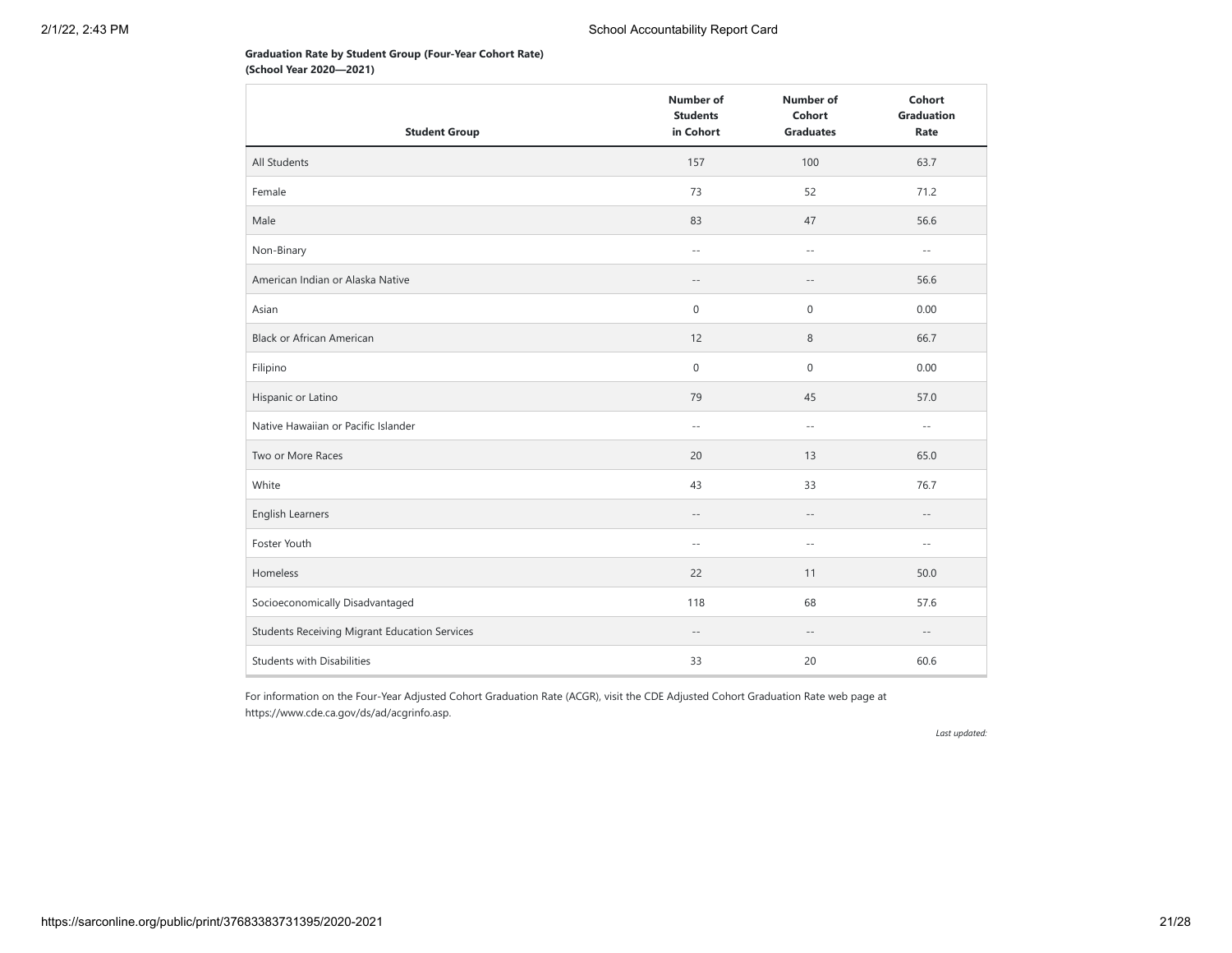## **Chronic Absenteeism by Student Group (School Year 2020—2021)**

| <b>Student Group</b>                          | <b>Cumulative</b><br><b>Enrollment</b> | Chronic<br><b>Absenteeism</b><br>Eligible<br><b>Enrollment</b> | Chronic<br><b>Absenteeism</b><br>Count | Chronic<br><b>Absenteeism</b><br>Rate |
|-----------------------------------------------|----------------------------------------|----------------------------------------------------------------|----------------------------------------|---------------------------------------|
| All Students                                  | 1363                                   | 1081                                                           | 274                                    | 25.3                                  |
| Female                                        | 707                                    | 555                                                            | 133                                    | 24.0                                  |
| Male                                          | 653                                    | 524                                                            | 140                                    | 26.7                                  |
| American Indian or Alaska Native              | 62                                     | 35                                                             | 3                                      | 26.7                                  |
| Asian                                         | $\overline{4}$                         | $\overline{4}$                                                 | $\overline{2}$                         | 50.0                                  |
| <b>Black or African American</b>              | 70                                     | 67                                                             | 18                                     | 26.9                                  |
| Filipino                                      | 22                                     | 15                                                             | $\overline{2}$                         | 13.3                                  |
| Hispanic or Latino                            | 511                                    | 453                                                            | 153                                    | 33.8                                  |
| Native Hawaiian or Pacific Islander           | $\mathbf{1}$                           | $\mathbf{1}$                                                   | $\boldsymbol{0}$                       | 0.0                                   |
| Two or More Races                             | 126                                    | 98                                                             | 23                                     | 23.5                                  |
| White                                         | 567                                    | 408                                                            | 73                                     | 17.9                                  |
| <b>English Learners</b>                       | 74                                     | 64                                                             | 23                                     | 35.9                                  |
| Foster Youth                                  | 6                                      | $\overline{4}$                                                 | 3                                      | 75.0                                  |
| Homeless                                      | 36                                     | 35                                                             | 13                                     | 37.1                                  |
| Socioeconomically Disadvantaged               | 613                                    | 545                                                            | 180                                    | 33.0                                  |
| Students Receiving Migrant Education Services | $\mathbf 0$                            | $\mathbf 0$                                                    | $\mathbf{0}$                           | 0.0                                   |
| <b>Students with Disabilities</b>             | 213                                    | 186                                                            | 58                                     | 31.2                                  |

*Last updated:*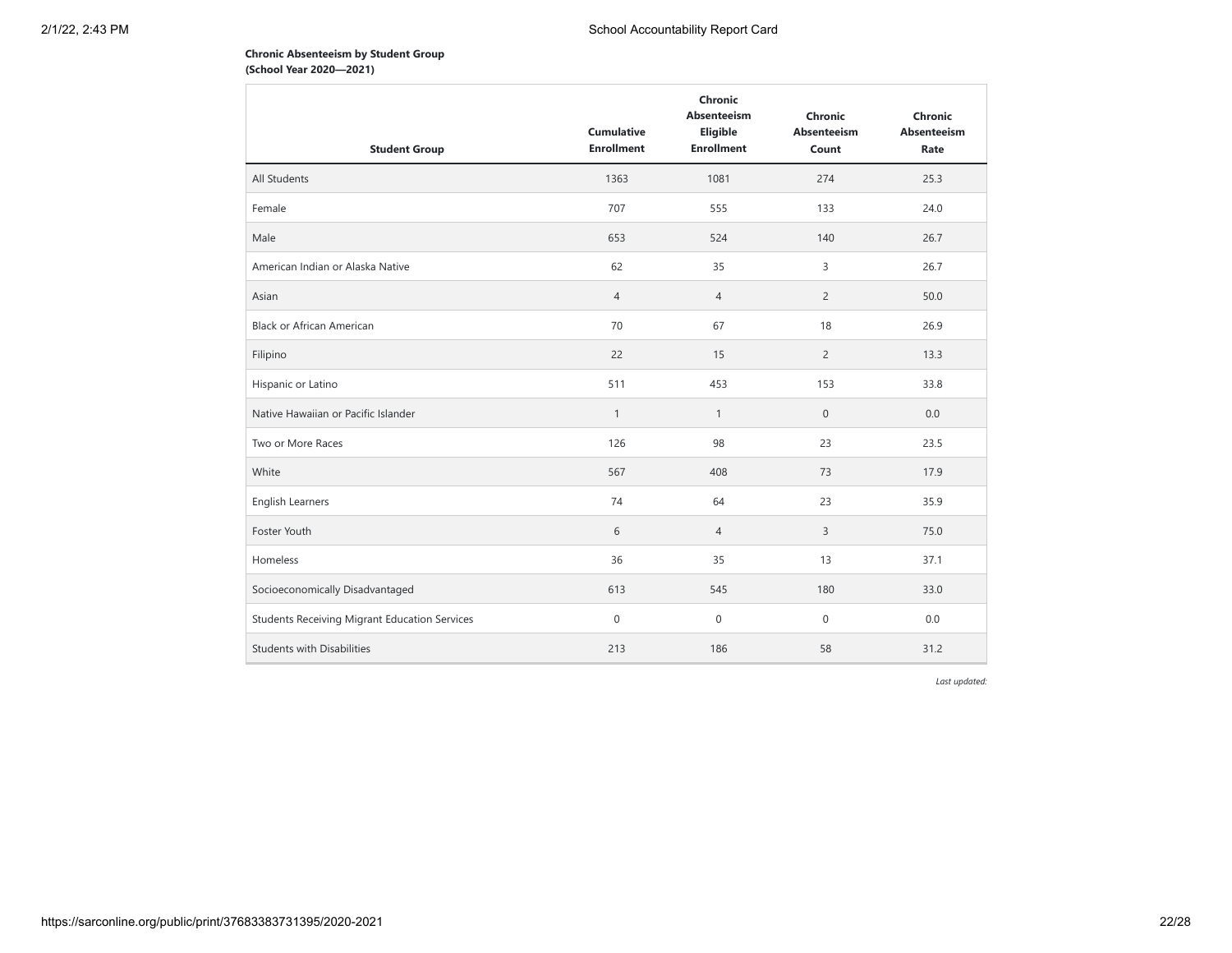## **State Priority: School Climate**

The SARC provides the following information relevant to the State priority: School Climate (Priority 6):

- Pupil suspension rates;
- Pupil expulsion rates; and
- Other local measures on the sense of safety

#### **Suspensions and Expulsions**

#### **(data collected between July through June, each full school year respectively)**

| Rate        | School<br>2018-2019 | School<br>2020-2021 | <b>District</b><br>2018-2019 | <b>District</b><br>2020-2021 | <b>State</b><br>2018-2019 | <b>State</b><br>2020-2021 |
|-------------|---------------------|---------------------|------------------------------|------------------------------|---------------------------|---------------------------|
| Suspensions | 0.00%               | 0.00%               | 3.65%                        | 0.06%                        | 3.47%                     | 0.20%                     |
| Expulsions  | 0.00%               | 0.00%               | 0.08%                        | 0.00%                        | 0.08%                     | 0.00%                     |

Note: Data collected during the 2020–21 school year may not be comparable to earlier years of this collection due to differences in learning mode instruction in response to the COVID-19 pandemic.

#### **Suspensions and Expulsions for School Year 2019—2020 Only**

#### **(data collected between July through February, partial school year due to the COVID-19 pandemic)**

| Rate        | School<br>2019-2020 | <b>District</b><br>2019-2020 | <b>State</b><br>2019-2020 |
|-------------|---------------------|------------------------------|---------------------------|
| Suspensions | 0.16%               | 2.24%                        | 2.45%                     |
| Expulsions  | 0.00%               | 0.04%                        | 0.05%                     |

Note: The 2019–2020 suspensions and expulsions rate data are not comparable to other year data because the 2019–2020 school year is a partial school year due to the COVID-19 crisis. As such, it would be inappropriate to make any comparisons in rates of suspensions and expulsions in the 2019–2020 school year compared to other school years.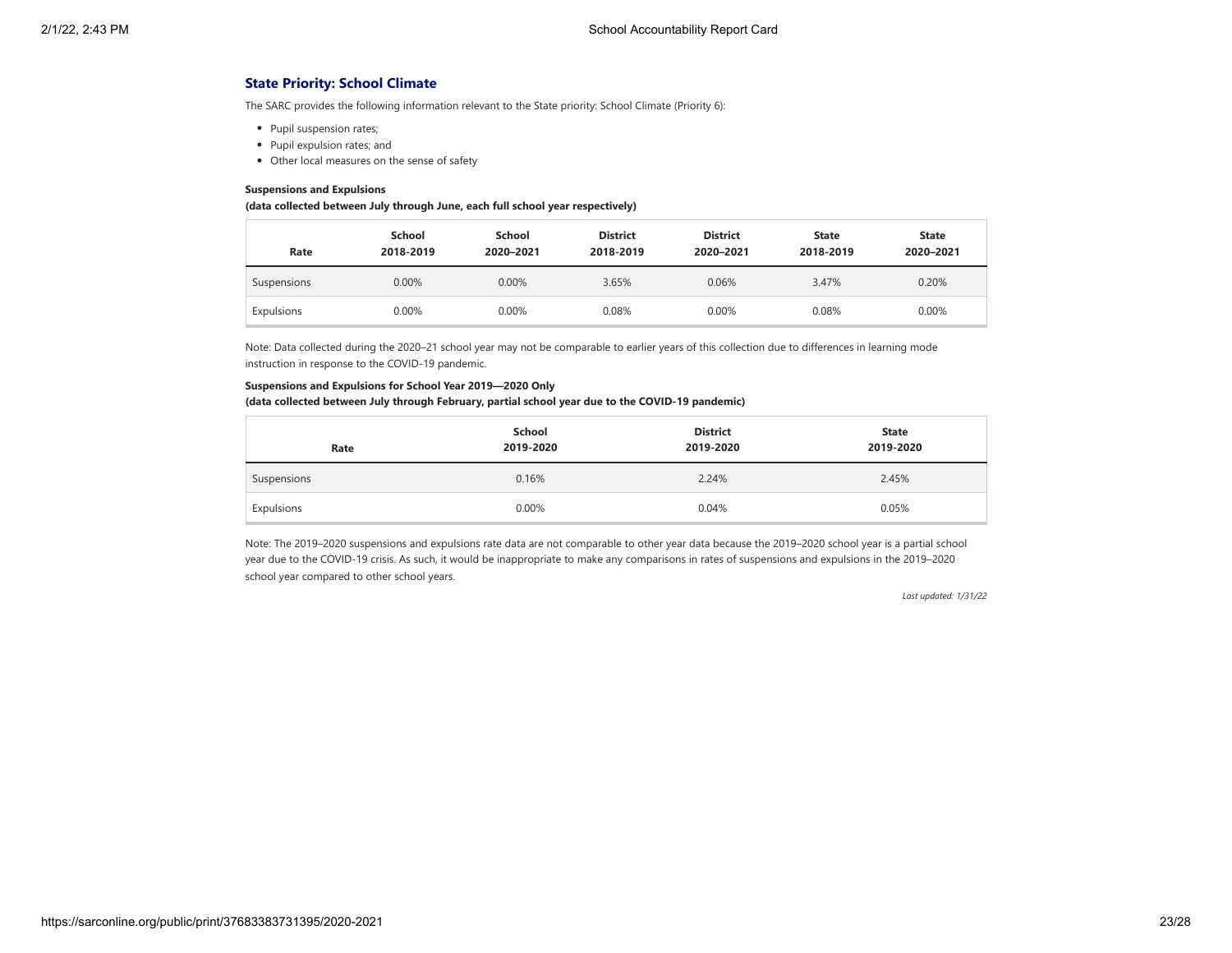## **Suspensions and Expulsions by Student Group (School Year 2020—2021)**

| <b>Student Group</b>                                 | <b>Suspensions</b><br>Rate | <b>Expulsions</b><br>Rate |
|------------------------------------------------------|----------------------------|---------------------------|
| All Students                                         | $\boldsymbol{0}$           | $\mathbf 0$               |
| Female                                               | $\mathbf 0$                | $\mathbf 0$               |
| Male                                                 | $\mathbf{0}$               | $\mathbf{0}$              |
| Non-Binary                                           | $\mathbf 0$                | $\mathbf{0}$              |
| American Indian or Alaska Native                     | $\boldsymbol{0}$           | $\mathbf 0$               |
| Asian                                                | $\mathbf 0$                | $\mathsf{O}\xspace$       |
| <b>Black or African American</b>                     | $\mathbf 0$                | $\mathbf 0$               |
| Filipino                                             | $\mathbf 0$                | $\mathbf 0$               |
| Hispanic or Latino                                   | $\mathbb O$                | $\mathbf{0}$              |
| Native Hawaiian or Pacific Islander                  | $\mathsf{O}\xspace$        | $\mathsf{O}\xspace$       |
| Two or More Races                                    | $\mathsf{O}\xspace$        | $\mathbb O$               |
| White                                                | $\boldsymbol{0}$           | $\mathbf 0$               |
| English Learners                                     | $\mathbf{0}$               | $\mathbf{0}$              |
| Foster Youth                                         | $\mathbf{0}$               | $\mathbf 0$               |
| Homeless                                             | $\mathbf 0$                | $\mathbf 0$               |
| Socioeconomically Disadvantaged                      | $\boldsymbol{0}$           | $\mathsf{O}\xspace$       |
| <b>Students Receiving Migrant Education Services</b> | $\boldsymbol{0}$           | $\mathbf 0$               |
| <b>Students with Disabilities</b>                    | $\mathbf{0}$               | $\mathbf{0}$              |

*Last updated:*

#### **School Safety Plan (School Year 2021-2022)**

The safety plan is updated and approved annually. It includes disaster procedures, procedures for safe entry and exit of pupils, procedures for serious disciplinary problems, lockdown procedures, loitering law, going to and from school safely, zero tolerance policy, emergency resource information, emergency disaster kit, and emergency quick reference guide. A sexual harassment policy, child abuse reporting procedures, school dress codes and the school discipline policy are also included. Regular safety drills are conducted and recorded three times per year.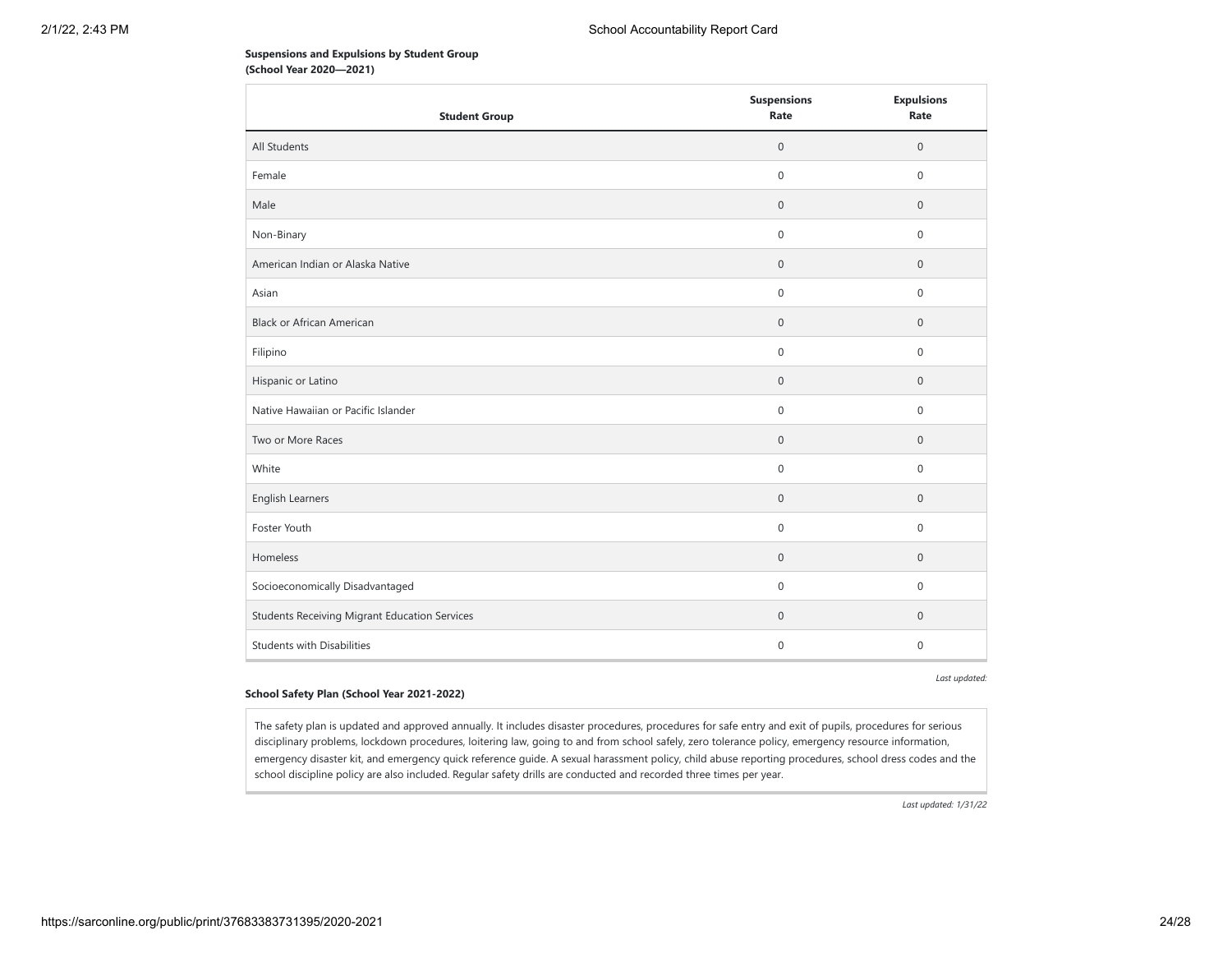# **D. Other SARC information**

The information in this section is required to be in the SARC but is not included in the state priorities for LCFF.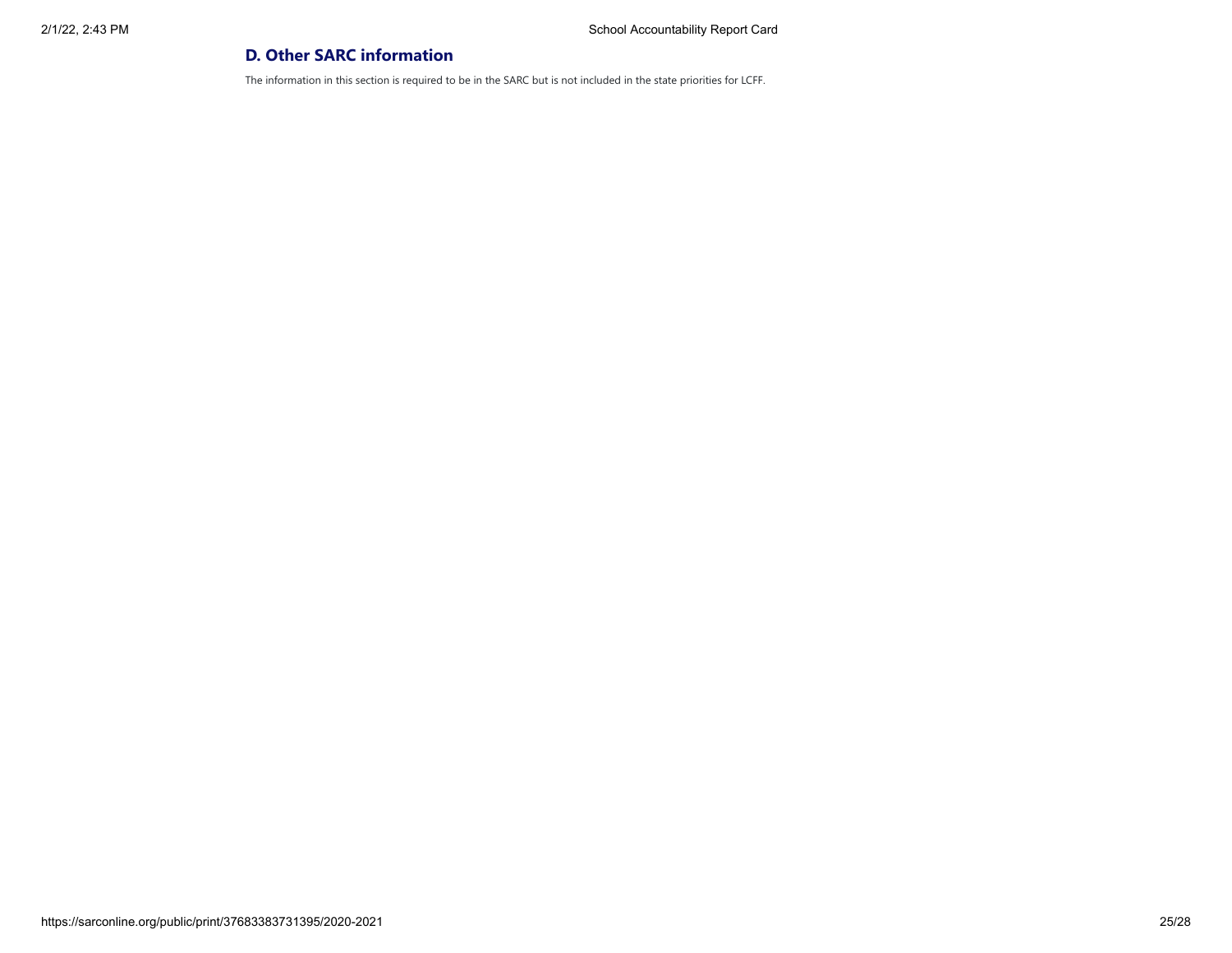#### **Ratio of Pupils to Academic Counselor (School Year 2020—2021)**

| Title                         | Ratio |
|-------------------------------|-------|
| Pupils to Academic Counselor* | 581.  |

*Last updated: 1/1/00*

\* One full time equivalent (FTE) equals one staff member working full time; one FTE could also represent two staff members who each work 50 percent of full time.

## **Student Support Services Staff (School Year 2020—2021)**

| <b>Title</b>                                                  | Number of FTE* Assigned to School |  |
|---------------------------------------------------------------|-----------------------------------|--|
| Counselor (Academic, Social/Behavioral or Career Development) | 1.30                              |  |
| Library Media Teacher (Librarian)                             | 0.00                              |  |
| Library Media Services Staff (Paraprofessional)               | 0.00                              |  |
| Psychologist                                                  | 0.20                              |  |
| Social Worker                                                 | 0.00                              |  |
| Nurse                                                         | 0.70                              |  |
| Speech/Language/Hearing Specialist                            | 0.00                              |  |
| Resource Specialist (non-teaching)                            | 0.00                              |  |
| Other                                                         | 7.40                              |  |

*Last updated: 1/1/00*

\* One full time equivalent (FTE) equals one staff member working full time; one FTE could also represent two staff members who each work 50 percent of full time.

## **Expenditures Per Pupil and School Site Teacher Salaries (Fiscal Year 2019—2020)**

| Level                                            | <b>Total Expenditures Per</b><br>Pupil | <b>Expenditures Per Pupil</b><br>(Restricted) | <b>Expenditures Per Pupil</b><br>(Unrestricted) | <b>Average Teacher</b><br><b>Salary</b> |
|--------------------------------------------------|----------------------------------------|-----------------------------------------------|-------------------------------------------------|-----------------------------------------|
| School Site                                      | \$14124.00                             | \$768.00                                      | \$13356.00                                      | $- -$                                   |
| District                                         | N/A                                    | N/A                                           | $- -$                                           | \$86877.00                              |
| Percent Difference - School Site<br>and District | N/A                                    | N/A                                           | $\qquad \qquad -$                               | $- -$                                   |
| State                                            | N/A                                    | N/A                                           | \$8443.83                                       | \$84665.00                              |
| Percent Difference - School Site<br>and State    | N/A                                    | N/A                                           | $\qquad \qquad -$                               | $- -$                                   |

*Last updated: 1/31/22*

Note: Cells with N/A values do not require data.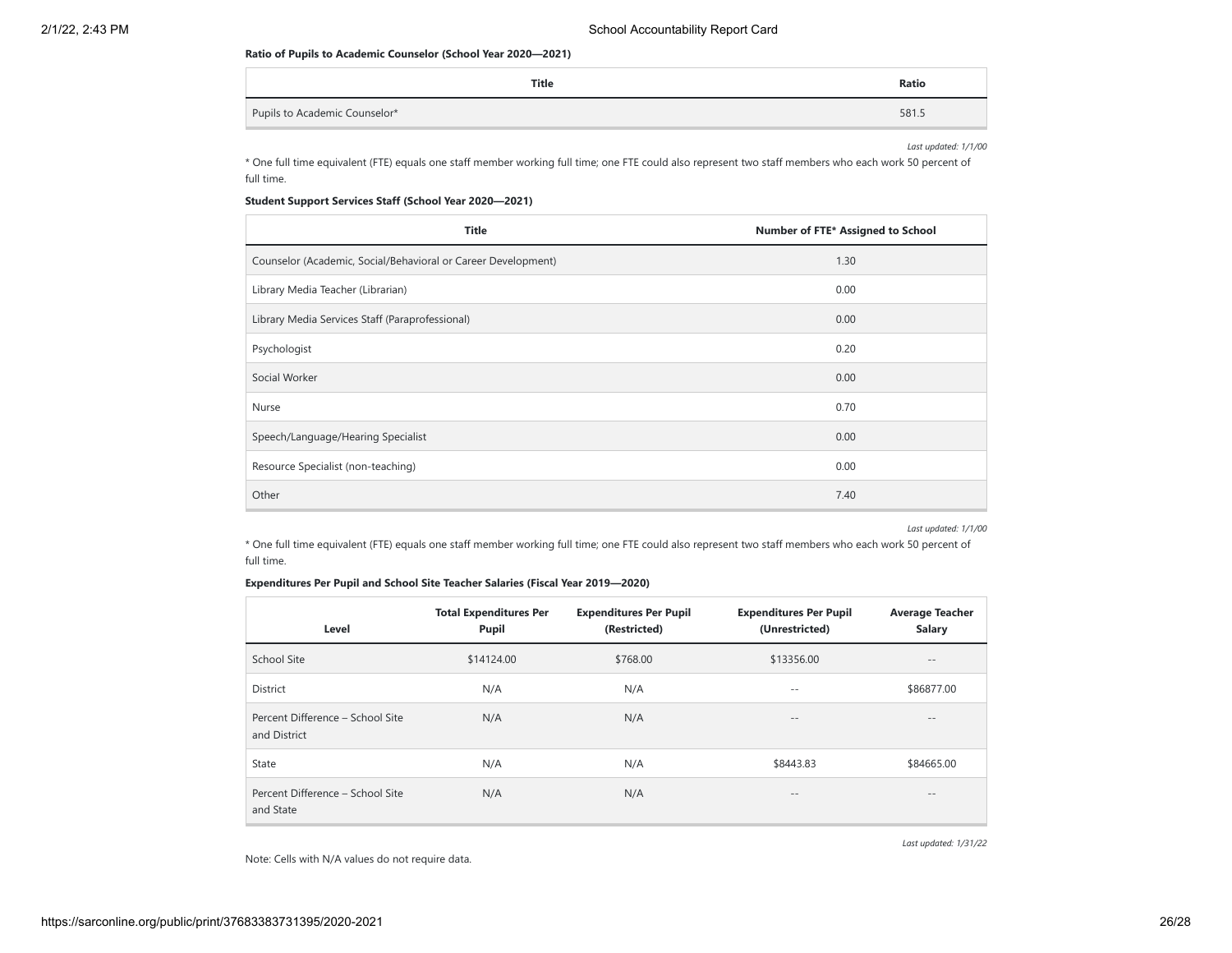#### **Types of Services Funded (Fiscal Year 2020–2021)**

As a 501c3 non-profit corporation, Student Success Programs, Inc. has full authority and discretion in the management of all its fiscal matters. The latitude to determine the use of funds is accompanied by an obligation to remain revenue neutral and to submit an audited financial report annually to the District. More than half of the funds the school receives go to certificated instructors who work directly with students. Funds are also used for purchasing up-to-date instructional materials and technology.

*Last updated: 1/31/22*

#### **Teacher and Administrative Salaries (Fiscal Year 2019—2020)**

| Category                                      | <b>District Amount</b> | <b>State Average For Districts In Same Category</b> |
|-----------------------------------------------|------------------------|-----------------------------------------------------|
| Beginning Teacher Salary                      | \$48792.00             | \$50897.00                                          |
| Mid-Range Teacher Salary                      | \$74140.00             | \$78461.00                                          |
| Highest Teacher Salary                        | \$100772.00            | \$104322.00                                         |
| Average Principal Salary (Elementary)         | \$139968.00            | \$131863.00                                         |
| Average Principal Salary (Middle)             | \$143902.00            | \$137086.00                                         |
| Average Principal Salary (High)               | \$154753.00            | $- -$                                               |
| Superintendent Salary                         | \$290907.00            | \$297037.00                                         |
| Percent of Budget for Teacher Salaries        | 34.00%                 | 32.00%                                              |
| Percent of Budget for Administrative Salaries | 5.00%                  | 5.00%                                               |

For detailed information on salaries, see the CDE Certificated Salaries & Benefits web page at [https://www.cde.ca.gov/ds/fd/cs/.](https://www.cde.ca.gov/ds/fd/cs/)